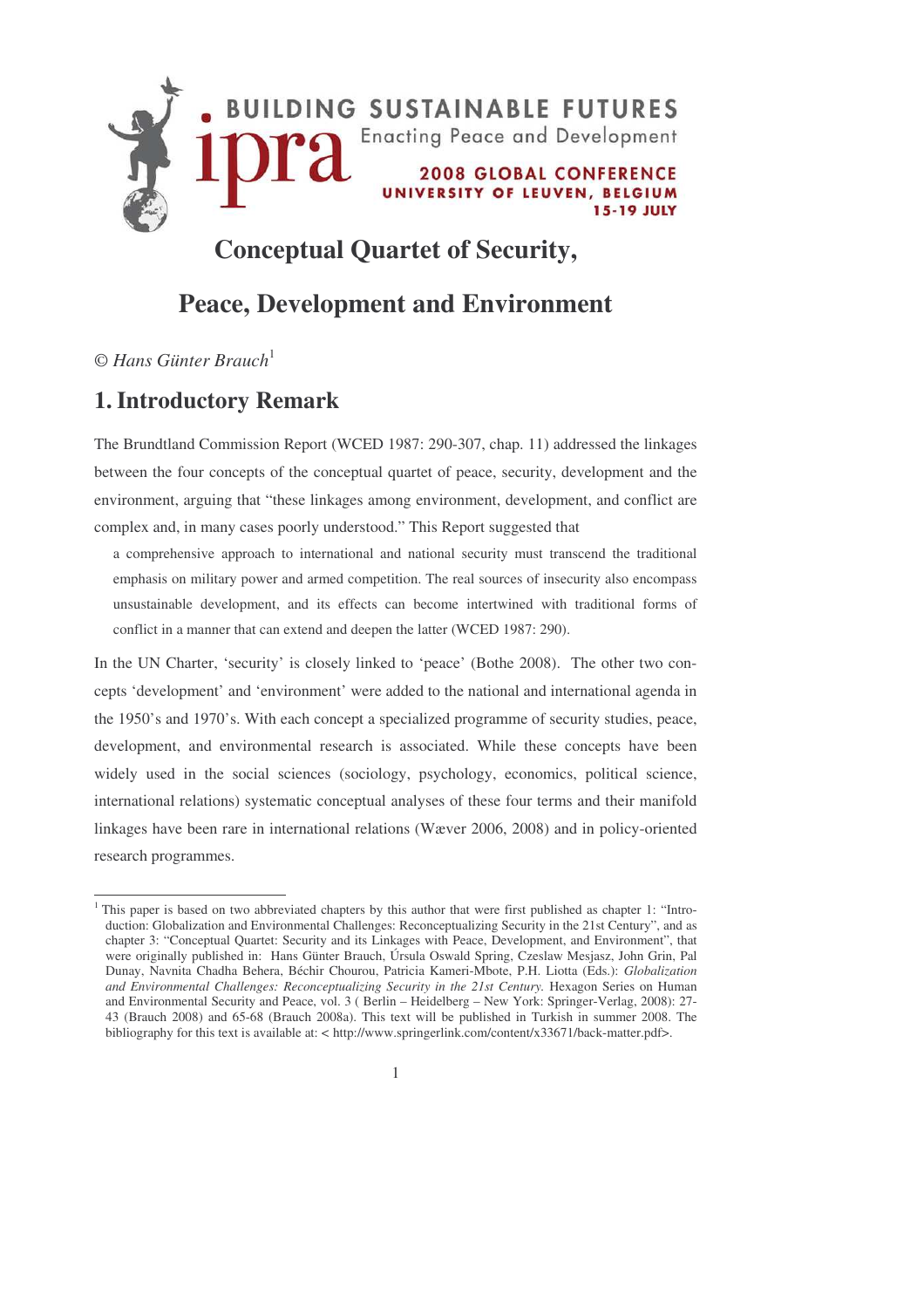This paper first reviews the concepts of security (2.), peace (3.), development (4.) and environment (5) that constitute a conceptual quartet (6.), and then briefly sketches six dyadic relationships among these four concepts (7.) and develops four pillars of a widened security concept: the state-centred 'security dilemma' vs. a people-centred 'survival dilemma' and the notions of 'sustainable development' and 'sustainable peace' (8.) In conclusion, the paper discusses the relevance of conceptual mapping, the conceptual quartet and of the four pillars for the analysis of security in the early  $21<sup>st</sup>$  century (9.).

## **2. The Concept of Security**

Security is a key *concept* in the social sciences that refers to frameworks and dimensions, applies to individuals, issue areas, societal conventions, and changing historical conditions and circumstances. The security concept is closely related to peace, and is a value and goal of activity of nation states and supra and sub-state actors that require 'extraordinary measures'. Security has been used to legitimize major public spending. As an individual or societal political value security has no independent meaning and is always related to a context and a specific individual or societal value system and its realization.

In the Western tradition the term 'security' was coined by Cicero and Lucretius as '*securitas*' referring initially to a philosophical and psychological status of mind, and it was used since the 1<sup>st</sup> century as a key political concept in the context of 'Pax Romana'. But there is another origin, starting with Thomas Hobbes (1651), where "'security' became associated with the genesis of the authoritarian 'super state' – Hobbes' '*Leviathan*' – committed to the prevention of civil war", that was influenced by Thucydides. Arends (2008) argues that "the contemporary concept of 'security' therefore proves to be a 'chimeric' combination of a) the ancient Athenians' intention to prevent the destruction of their empire, b) the religious connotations of Roman 'securitas', and c) the Hobbesian intention to prevent civil war."

The modern security concept evolved since the  $17<sup>th</sup>$  century with the dynastic state when internal security was distinguished from external security that became a key concept of foreign and military policy and of international law. Internal security was stressed by Hobbes and Pufendorf as the main task of the sovereign for the people. In the American constitution safety is linked to liberty. During the French Revolution the declaration of citizens' rights declared security as one of its four basic human rights. For Wilhelm von Humboldt the state became a major actor to guarantee internal and external security while Fichte stressed the concept of mutuality where the state as the granter of security and the citizen interact. Influenced by Kant, Humboldt, and Fichte the concept of the '*Rechtsstaat*' (legally based state) and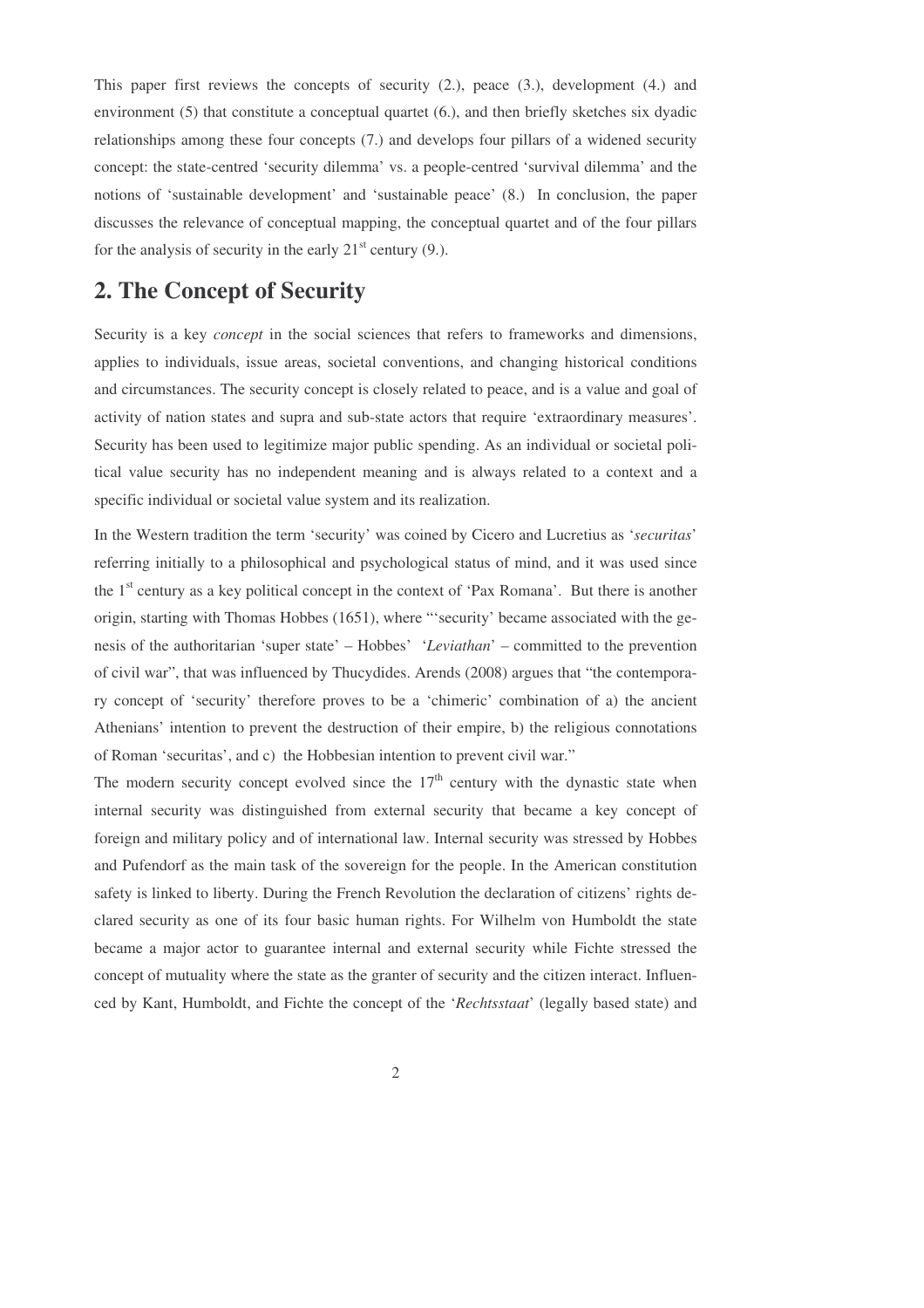'*Rechtssicherheit*' (legal predictability of the state) became key features of the thinking on security in the early  $19<sup>th</sup>$  century (Conze 1984).

Influenced by Kant's second definitive article in his Eternal Peace (1795); Woodrow Wilson based the security concept of the League of Nations (1919) on a 'collective security' concept. It was first contained in its Covenant and it was developed further in the UN Charter (1945). But during the interwar period (1919-1939) the security concept was hardly used and references to defence, national survival, national interests and sovereignty (Meinicke 1924) or power (Carr 1939) prevailed.

The concept of 'social security' gradually evolved in the  $19<sup>th</sup>$  and  $20<sup>th</sup>$  centuries as a key goal to advance the security of the citizens: "the security of the home, the security of the livelihood, and the security of the social insurance." The 'social security' concept became a *terminus technicus* during F.D. Roosevelt's New Deal when he addressed on 8 June 1934 as a key goal of his administration to advance the security of the citizens: "the security of the home, the security of the livelihood, and the security of the social insurance." This goal is contained in the *Atlantic Charter* of 1941 as "securing, for all, improved labour standards, economic advancement and social security." In 1948 social security became a key human right in Art. 22 of the General Declaration on Human Rights.

The 'national security' concept emerged during World War II in the United States "to explain America's relationship to the rest of the world" (Yergin 1977: 193). 'National security' became a key post war concept with the evolution of the American security system (Czempiel 1966), or the national security state (Yergin 1977). This concept was used to legitimize the major shift in the mind-set between the interwar and post-war years from a fundamental criticism of military armaments during the 1930's to support of an unprecedented military and arms build-up and militarization of the prevailing mind-set of the foreign policy elites. While the Democratic US Presidents (Roosevelt, Truman, Kennedy, Johnson) pleaded for a big state to deal with both security tasks, the Republicans in the 1940's first opposed both security agendas. At the end of the Cold War and in the post-Cold War period, US Republican presidents (Reagan, G. Bush, G.W. Bush) maintained and strengthened the big security apparatus with a strong industrial and economic base, a powerful intelligence and police force.

As a societal value (Kaufmann 1970, 1973) security is used in relation to protection, lack of risks, certainty, reliability, trust and confidence, predictability in contrast with danger, risk, disorder and fear. As a social science concept, "*security* is ambiguous and elastic in its meaning" (Art 1993: 821). Arnold Wolfers (1952, 1962: 150) pointed to two sides of the security concept: "Security, in an *objective* sense, measures the absence of threats to acquired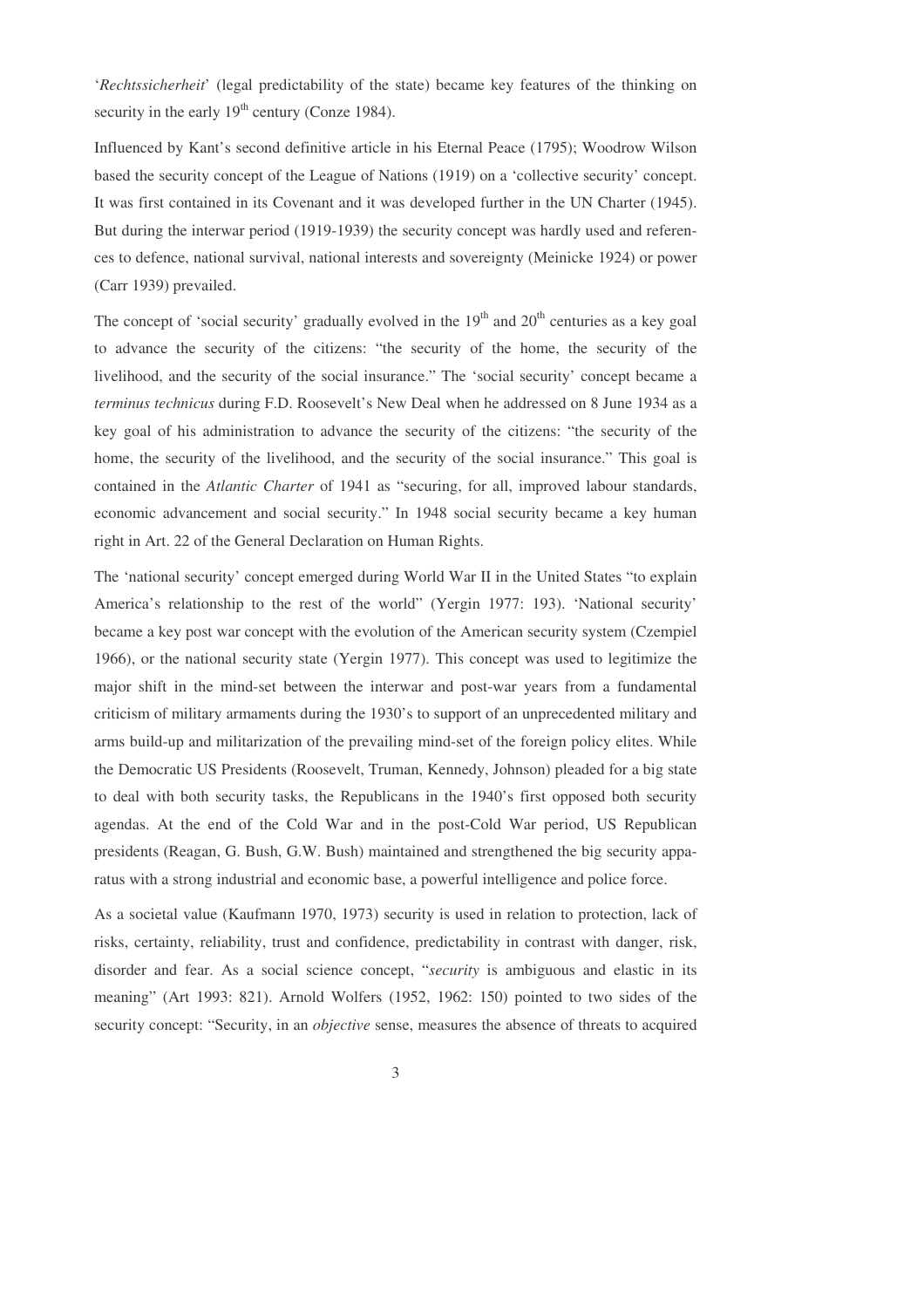values, in a *subjective* sense, the absence of fear that such values will be attacked." For Art (1993: 820-22) its subjective aspect implies: "to feel free from threats, anxiety or danger. Security is therefore a state of the mind in which an individual … feels safe from harm by others." Due to the anarchic nature of international relations, "a concern for survival breeds a preoccupation for security." For a state to feel secure requires "either that it can dissuade others from attacking it or that it can successfully defend itself if attacked." Thus, security demands sufficient military power but also many "non-military elements … to generate effective military power." Art noted a widening of security that involves "protection of the environment from irreversible degradation by combating among other things, acid rain, desertification, forest destruction, ozone pollution, and global warming. … Environmental security has impelled states to find cooperative rather than competitive solutions" (Art 1993: 821).

For the constructivists, security is *intersubjective* referring to "what actors make of it" (Wendt 1992, 1999). Thus, security depends on a normative core that cannot simply be taken for granted. Political constructions of security have real world effects, because they guide action of policymakers, thereby exerting constitutive effects on political order (Wæver 2008; Baylis 2008; Hintermeier 2008).

For Wæver (1995, 1997, 2008, 2008a) security is the result of a speech act ('*securitization*'), according to which an issue is treated as: "an existential threat to a valued referent object" to allow "urgent and exceptional measures to deal with the threat". Thus, the "securitizing actor" points "to an existential threat" and thereby legitimizes "extraordinary measures". With the end of the Cold War, not only the scope of '*securitization'* has changed, but also the referent object has shifted from a sole 'national' also to a 'human-centred' security concept, both within the UN system (UNDP 1994; UNESCO 2008), and in the academic security community.

Since the late 1970's, an expanded security concept has been discussed in academia (Krell 1981; Buzan 1983; Møller 2001, 2003). In the policy debate, the 'security concept' has gradually widened since the late 1980's.<sup>2</sup> Ullman (1983), Mathews (1989) and Myers (1989, 1994) put environmental concerns on the US national security agenda. Since the early 1990's, many European governments adopted an extended security concept. Based thereon, Buzan, Wæver and de Wilde (1998) have distinguished between the *wideners* 3 that included an

<sup>2</sup> See Krell 1981; Jahn/Lemaitre/Wæver 1987; Wæver/Lemaitre/Tromer 1989; Buzan/Wæver/de Wilde 1995, 1998; Wæver/Buzan/de Wilde 2008; Albrecht/Brauch 2008 [below in this issue].

<sup>3</sup> Proponents of a widened security concept are: Ullman 1983; Jahn/Lemaitre/Wæver 1987; Nye/Lynn-Jones, 1988; Mathews 1989, 1991, 1992, 1997; N. Brown 1989, 2001; Nye 1989, Haftendorn 1991, Buzan 1983, 1987, 1991, 1997; Tickner 1992.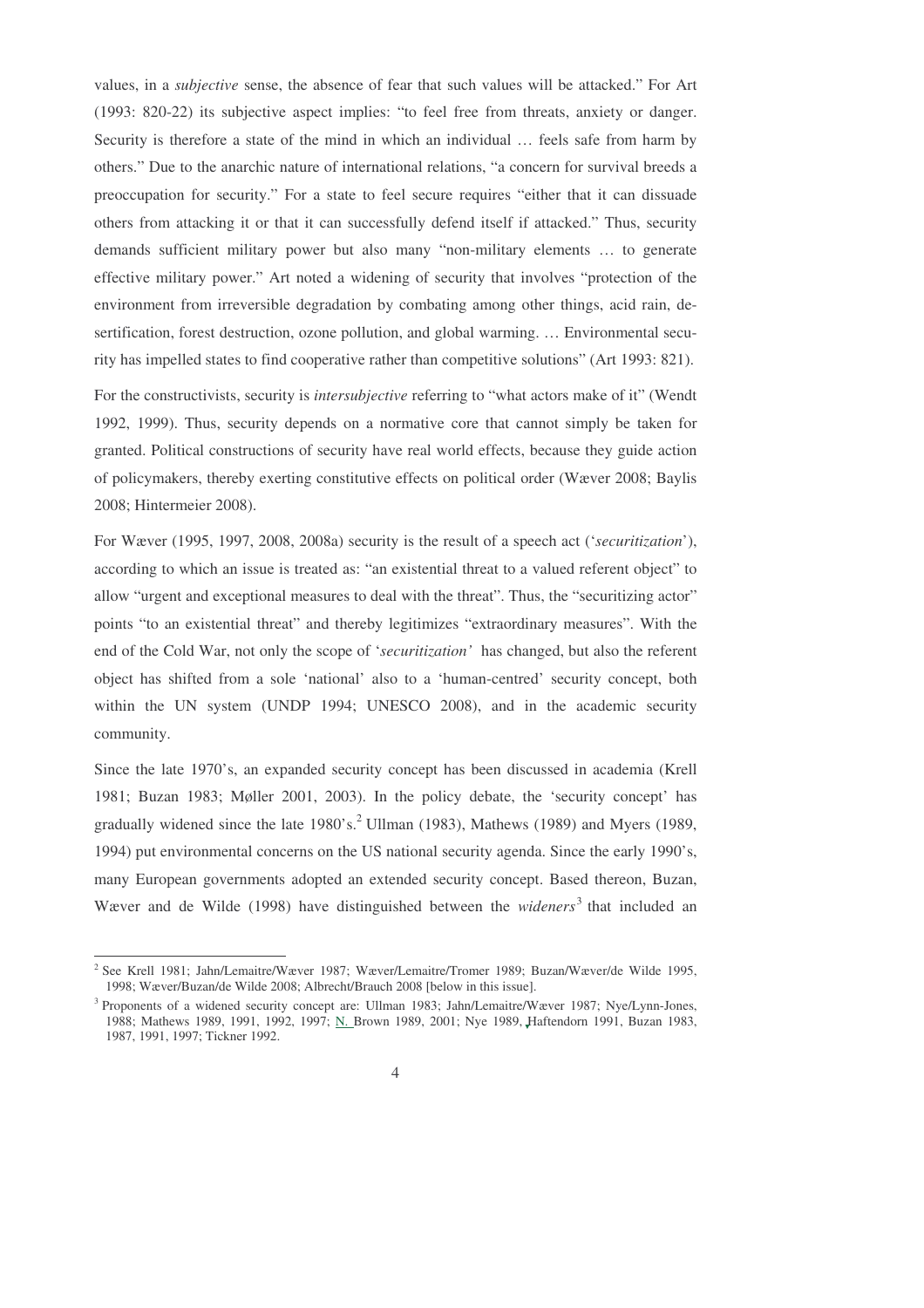economic 4 and environmental dimension and the *traditionalists* focusing on the primacy of a narrow military security concept (Walt 1991; Chipman 1992; Gray 1992, 1994; Dorff 1994).

The Copenhagen School (Buzan/Wæver 1997; Wæver 1997; Buzan/Wæver/de Wilde 1998; Wæver/Buzan/de Wilde 2008), distinguished five dimensions (*widening*: military, political, economic, societal and environmental), and five referent objects ('whose security?') or levels of interaction or analysis (*deepening*: international, regional, national, domestic groups, individual). But they did not review the *sectorialization* of security from the perspective of *national* (international, regional) and *human security* (table 1).

They also distinguished five levels of analysis of: *international systems*, *international subsystems*, *units*, *subunits*, and *individuals*. Others referred to five vertical levels (Møller 2003) of security analysis: a) global or planetary (Steinbruner 2000), b) regional (Mouritzen 1995, 1997; Buzan/Wæver 2003), c) national (Tickner 1995), d) societal (Møller 2003) and e) human security (UNDP 1994; Newman 2001, CHS 2003). Some suggested to expand the human security discourse to the environmental dimension, especially to interactions between the individual and humankind as the cause and victim of global environmental change (Bogardi/Brauch 2005; Brauch 2003, 2005, 2005a, 2008d).

| Security dimension $\Rightarrow$  | Military                                                                    | Political              | Economic                                 | Environmental | Societal |
|-----------------------------------|-----------------------------------------------------------------------------|------------------------|------------------------------------------|---------------|----------|
| Level of interaction $\Downarrow$ |                                                                             |                        |                                          |               |          |
| (referent objects)                |                                                                             |                        |                                          |               |          |
| Human $\rightarrow$               |                                                                             |                        | Social, energy, food, health, livelihood |               |          |
|                                   |                                                                             |                        | threats, challenges and risks may pose a |               |          |
|                                   |                                                                             |                        | survival dilemma in areas with high      |               |          |
|                                   |                                                                             |                        | vulnerability                            |               |          |
| Village/Community/Society         |                                                                             |                        |                                          |               |          |
| National                          | "Security dilemma of<br>competing states"<br>(National Security<br>Concept) |                        | "Securing energy, food, health,          |               |          |
|                                   |                                                                             |                        | livelihood etc." (Human Security         |               |          |
|                                   |                                                                             |                        | Concept) combining all levels of         |               |          |
|                                   |                                                                             | analysis & interaction |                                          |               |          |
| International/Regional            |                                                                             |                        |                                          | 业小            |          |
| Global/Planetary $\rightarrow$    |                                                                             |                        |                                          |               |          |

**Table 1:** Vertical Levels and Horizontal Dimensions of Security in North and South

'Security in an objective sense' refers to specific *security dangers*, i.e. to 'threats, challenges, vulnerabilities and risks' (Brauch 2005a) to specific *security dimensions* and *referent objectives* (international, national, human) as well as *sectors* (social, energy, food, water), while 'security in a subjective sense' refers to *security concern*s that are expressed by government officials (civil servants, military officers), media representatives, scientists or 'the

<sup>4</sup> Economic security issues were discussed by Gilpin 1981; Luciani 1989; Crawford 1993, 1995; Gowa 1994; Mansfield 1994.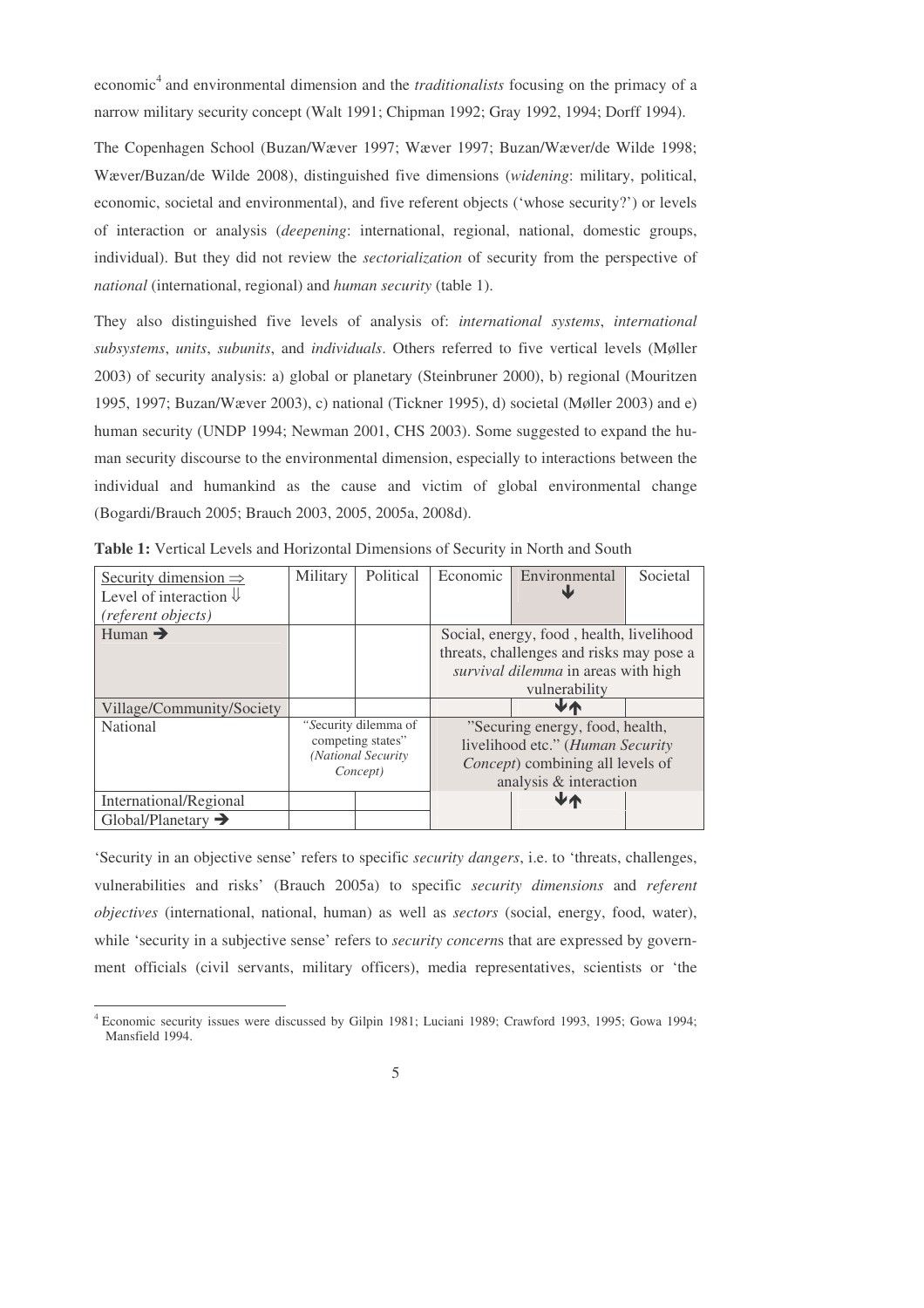people' in a speech act or in written statements by those who securitize 'dangers' as security 'concerns' being existential for the survival of the referent object and that require and legitimize extraordinary measures and means to face and cope with these dangers and concerns. Thus, *security concepts* have always been the product of orally articulated or written statements by those who use them as tools to analyse, interpret, and assess past actions or to request or legitimize present or future activities in meeting specific security dangers.

The *perception* of security threats, challenges, vulnerabilities, and risks depends on the worldviews or traditions of the analyst and on the mind-set of policy-makers. The English School (Bull 1977, Wight 1991) distinguished three approaches to security where the *realist* (Thucydides, Machiavelli, Hobbes*,* Morgenthau) points to the interests and power of his own state, while the *rationalist* or *pragmatist* (Grotius) points to an international society where the subjects are states as the decisive units that by cooperation can build institutions, norms, diplomacy and international law, and thus build "a society of states, an international society". The *idealist* (e.g. Kant) believes that the "ultimate solutions only exist when we get the states and their state system off the scene and allow for the unfolding of dynamics based on individuals and a community of mankind, world society (where the subjects in contrast to international society are individuals, not states)."

These three European traditions stand for three 'ideal type' approaches to international relations and security that also exist in non-Western cultures and philosophies (Oswald 2008). Booth (1979, 1987: 39-66) argued that old mind-sets often have distorted the assessment of new challenges, and that they "freeze international relations into crude images, portray its processes as mechanistic responses of power and characterize other nations as stereotypes" (1987: 44). The perception of security is a key concept of a) *war, military, strategic* or *security studies* from a Hobbesian perspective, and b) *peace and conflict research* from a Grotian or Kantian view that has focused on war prevention or positive peace (Albrecht/Brauch 2008).

Since the 1990's, in European security debates, an 'extended' security concept has been used by governments and in scientific debates. Møller (2001, 2003) distinguished a 'national' and three expanded security concepts of 'societal, human, and environmental security'. Oswald (2001, 2007, 2009) introduced a combined 'human, gender and environmental' (HUGE) security concept (table 2).

Within the UN, NATO and the EU different security concepts co-exist, a state-centred political and military concept, and an extended security concept with economic, societal, and environmental dimensions. A widening and deepening of the security concept prevailed in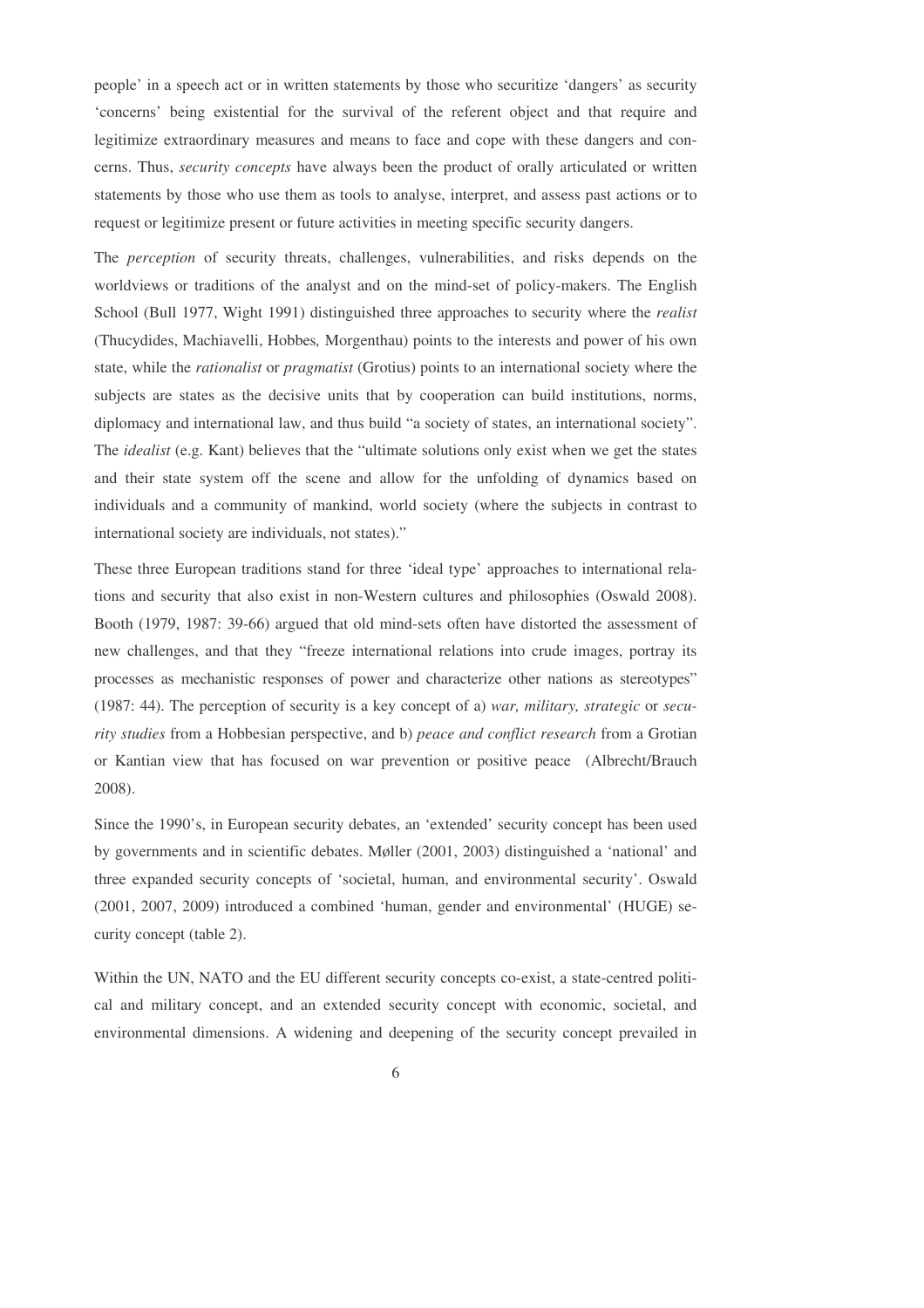OECD countries, while some countries adhered to a narrow national security concept that emphasizes the military dimension (Aydin 2003; Selim 2003; Kam 2008).

| Concepts of security                                 | Reference object                                      | Value at risk                         | Source $(s)$ of threat                                                                             |
|------------------------------------------------------|-------------------------------------------------------|---------------------------------------|----------------------------------------------------------------------------------------------------|
|                                                      | (security of whom?)                                   | (security of what?)                   | (security from whom/ what?)                                                                        |
| National Security [political,<br>military dimension] | The state                                             | Sovereignty,<br>territorial integrity | Other states, terrorism<br>(substate actors)                                                       |
| Societal security [dimension]                        | Nations.                                              | National unity,                       | (States) Nations, migrants, alien                                                                  |
|                                                      | societal groups                                       | identity                              | cultures                                                                                           |
| Human security                                       | <b>Individuals</b>                                    | Survival.                             | State, globalization, GEC, nature,                                                                 |
|                                                      | humankind                                             | quality of life                       | terrorism                                                                                          |
| Environmental security<br>[dimension]                | Ecosystem                                             | Sustainability                        | Humankind                                                                                          |
| Gender security                                      | Gender relations.<br>indigenous people,<br>minorities | Equality, identity,<br>solidarity     | Patriarchy, totalitarian institutions<br>(governments, religions, elites,<br>culture), intolerance |

**Table 2:** Expanded Concepts of Security (Møller 2001, 2003; Oswald 2001)

While since the  $19<sup>th</sup>$  century the key 'actor' has been the state, it has not necessarily been a major 'referent object' of security which is often referred to as 'the people' or 'our people' whose survival is at stake. A major debate (Wiberg 1987: 340, 1988; Walker 1990, 1993; Shaw 1994) has evolved since the late 1980's whether the state as the key referent object ('national security') should be extended to the people (individuals and humankind as 'human security'). Walker (1988) pointed to the complexity of a non-state centred redefinition of security towards 'individual' or 'global peoples' security while Buzan (1991) following Waltz's (1959, 2001) man, state and war, distinguished between the international, state and individual level of analysis and the inherent tension among the latter two, but he remained critical of the human security approach (Buzan 2004a).

From 1947 to 1989 national and military security issues became a matter of means (armaments), instruments (intelligence) and strategies (deterrence). Whether a threat, challenge, vulnerability, and risk becomes an 'objective security danger' or a 'subjective security concern' also depends on the political context. Müller (2002: 369) argued that the traditional understanding of security "as the absence of existential threats to the state emerging from another state" (Baldwin 1995; Betts 1997; Gray 1992; Kolodziej 1992, 2005; Prins 1998; Walt 1991) was challenged both with regard to the key subject (the state), and carrier of security needs, and its exclusive focus on the "physical – or political – dimension of security of territorial entities" that are behind the suggestions for a horizontal and vertical (Suhrke 1999; Klare 1994, 1996; Klare/Thomas 1991, 1994, 1998) widening and deepening of the security concept. The meaning of security was also interpreted as a reaction to globalization (Cha 2000; Mesjasz 2003). Müller (2002) opted for a "conventional understanding of security: security between states, and related mainly to the organized instruments for applying force – the military in the first instance (Betts 1997; Buzan 1987)."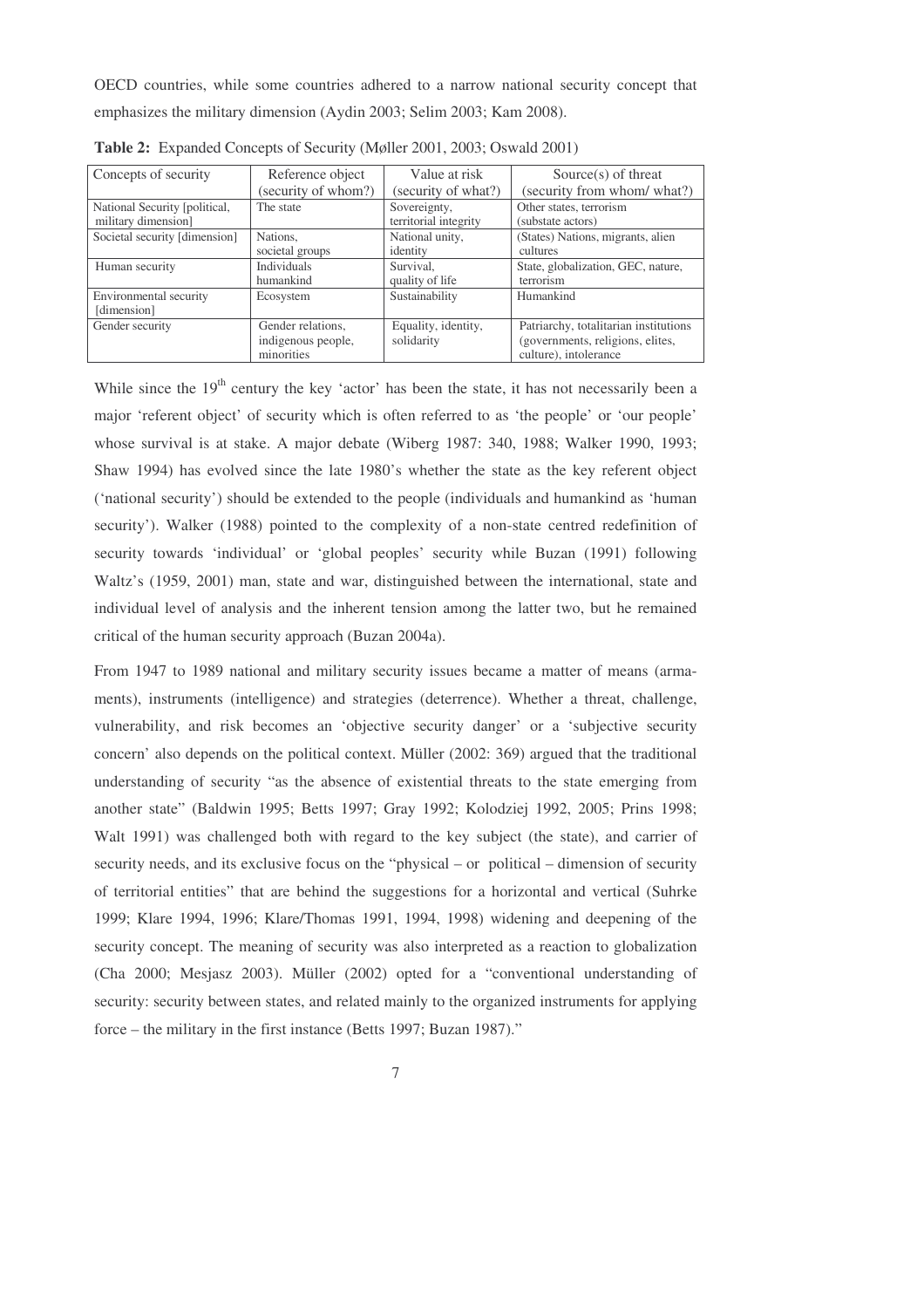The security concept also combines its domestic roots and politics (lobbies, strategic doctrines) with international affairs (Gourevitch 2002: 315). Security is examined for security 'communities' (Deutsch 1957; Herrmann 2002: 131-132.), 'regimes' (Rittberger/Mayer 1993), 'cultures' (Katzenstein 1996; Müller 2002: 381-382) or 'complexes' (Kostecki 1996) and as a 'security dilemma' (Herz 1950, 1959; Müller 2002: 381-382).

New methodological approaches and inter-paradigm debates relevant for security have emerged (Meyers 2000: 416-448):

- a) prevailing *traditional* methodological approaches (e.g. geopolitics, English School);
- b) *critical security studies* (Klein 1994; Jones 1999; Ralph 2001);
- c) *constructivist* and *deconstructivist* approaches.

While the 'collective' security system (Wolfrum 1995, Doehring 1991; Delbrück 1982) is the basis of the UN Charter, since the 1980's from a *traditional* approach, different cooperative security concepts have emerged: a) *common security* (Palme 1982; Väyrynen 1985; Bahr/Lutz 1986, 1987; Butfoy 1997; Liotta 2003); b) *mutual security* (McGwire 1988; Smoke/Kortunov 1991); c) *cooperative security* (Carter/Perry/Steinbruner 1992; Nolan 1994; Zartman/Kremenuk 1995; Carter/Perry 1999; Steinbruner 2000; Cohen/Mihalka 2001); d) *security partnership* (Marquina 2003); '*comprehensive*' (Westing 1986, 1989), or '*equal*' (NATO 1999) security.

With regard to its 'spatial' context, the classical goals of security policy to defend national sovereignty, in terms of its territory, people, and system of rule<sup>5</sup> has also been changing due to the trends of globalization and regional integration. In Europe, close economic interdependence, sometimes competing trans-Atlantic and European political goals but also changes in technology, have replaced these classical security goals. Since the 1990's two processes (Brauch 2001: 109-110) have co-existed:

- A process of *globalization* in finance, production, and trade, and in information, media, resulted in a *deborderization* of exchanges for people, capital, and goods (e.g. within the EU among its member states) and a *deterritorialization* of international relations.
- A process of *territorial disintegration* and *fragmentation* of multi-ethnic states combined with a *reborderization* of space along ethnic and religious lines and disputes on territorial control of areas.

In the discourses on territory (Brauch 2008c) two schools coexist: a) on *geopolitique* and *critical geopolitics* (Amineh/Grin 2003), and b) on *globalization* (Mesjasz 2003). In some countries in the North, national security has been supplemented with *alliance security*, in the

<sup>5</sup> See for legal perspectives of the state: Bleckmann, 1975: 125-136; Ipsen 1990: 56-57; Zippelius 1991: 81-88.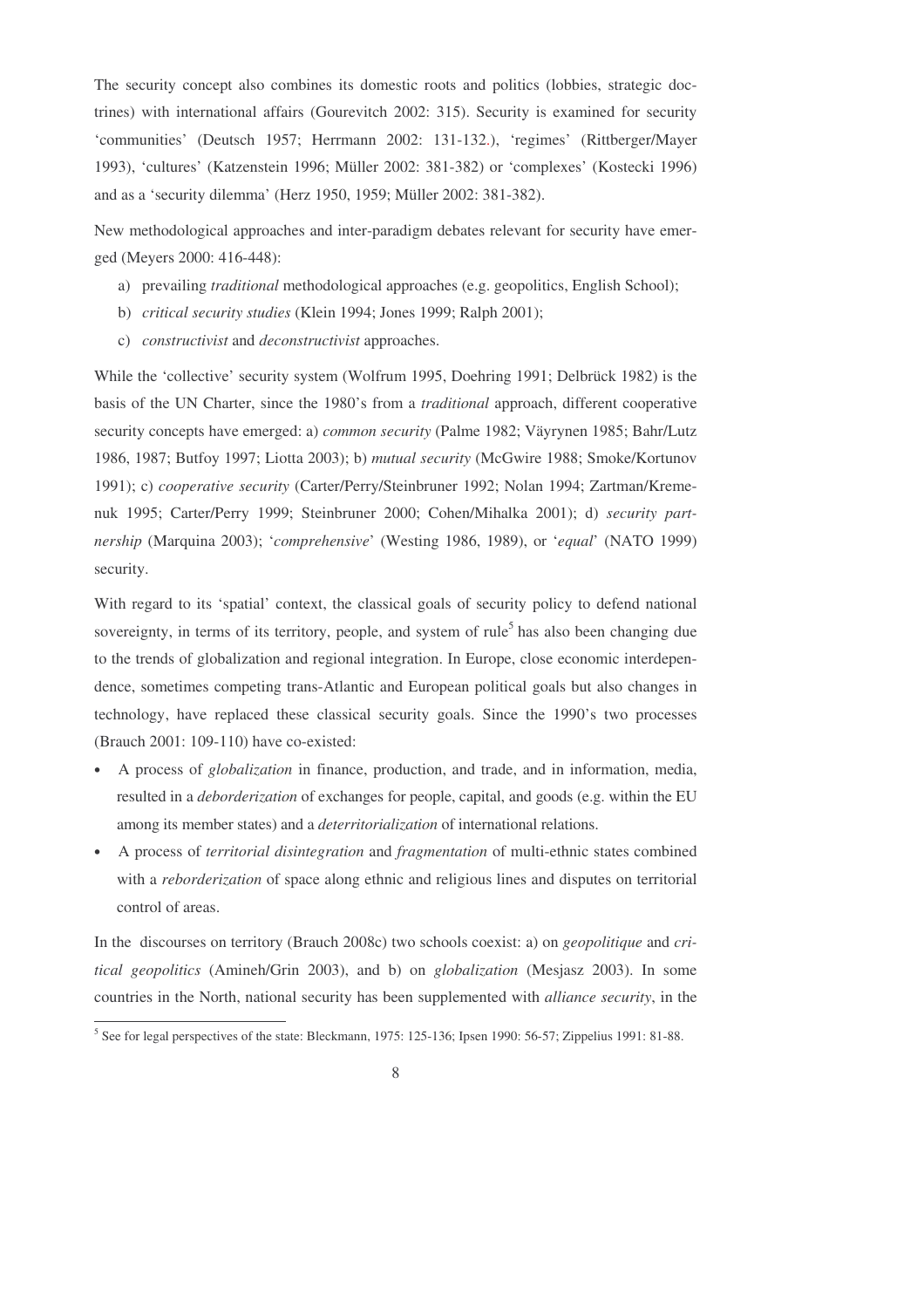South security has often remained nation-oriented with a strong role of military thinking in the security and political elites.

In the security discourses different concepts for security dangers are used: *threats, vulnerabilities, challenges, uncertainties*, and *risks* dealing with both *hard* (military) and *soft* security issues (drugs, human trafficking, migration). Within the EU, *national* and *internal security* issues (justice and home affairs dealing with issues of asylum, migration and citizenship) are distinguished. The deborderization has been supplemented with two securitization strategies based on *intergovernmental* structures in contrast to the *communitization* of other issues.

While the classical means and instruments of a narrow security policy have remained the military and diplomacy, in the EU this classical *domaine réservé* of the nation state has entered a process of fundamental transformation with close consultations, common policies and strategies, and increased common voting in international institutions (UN, OSCE). In many international regimes (food, climate, desertification) the EU is a full member besides its 27 member states. Its evolving common *European Foreign and Security* (CFSP) and *Security and Defence Policy* (ESDP) has affected the traditional national military and diplomatic leverage.

Within international organizations (UN, FAO, UNDP, UNEP, OECD, IEA), sector-specific security concepts are widely used, such as 'environmental security' (Toepfer 2003: 139-140; El-Ashry 2003: 140-143; Brauch 2003, 2009), 'food security' (FAO 1996; Collomb 2003; Oswald 2009a; Salih 2009; Kapur/Kapur/Akca/Eswaran/Aydin 2009\_35), 'global health security' (WHO 2002; Rodier/Kindhauser 2009; Leaning 2009), 'energy security' (IEA; Jacoby 2009), and 'livelihood security' (OECD 2002; Bohle 2009).

The political and scientific concept of security has changed with the international order. With the Covenant (1919) the concept of 'collective security' was introduced, after World War II the concept of 'national security' was launched to legitimize the global US role and after 1990 the security concept widened and deepened and new concepts such as 'human', 'environmental', and sectoral security concepts were added to the policy agenda.

## **3. Concepts of Peace**

The word 'peace' is a religious and a scientific concept in philosophy, theology, history, international law, in the social sciences and in international relations, and it has been a declared goal of national policy-making, of international diplomacy, and of many international organizations. Many scientific concepts of peace were used in different time periods, disciplines, and within disciplines. As peace requires a minimum of order and consensus,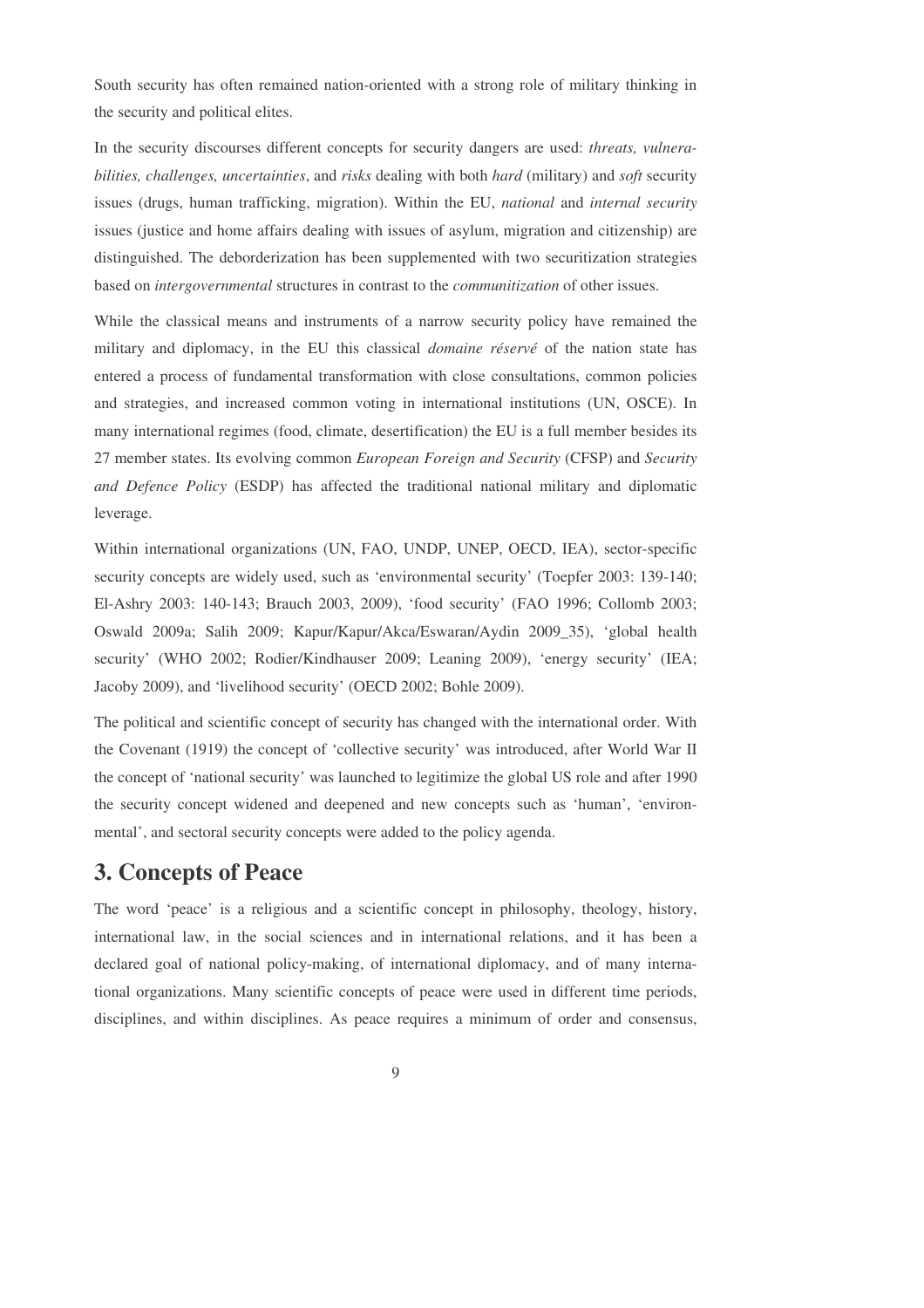peace is closely associated with law that presupposes freedom. Peace is no state of nature but must always be created anew by human beings, and thus it often relies on legal agreements that are in most cases backed by power. In many cultures the internal peace corresponds closely with the defence of the territory against outside infringements.

In Greek philosophy, for Plato war and conflicts were to be avoided within the polis. Aristotle combined peace ('*eirene*') with politics and emphasized that all political goals may only be realized under conditions of peace, and war is only accepted as a means for the defence of the polis. During the Roman period, '*pax*' was closely tied to law and contracts, and with the emergence of the Roman Empire; the imperial *Pax Romana* relied on the contractual subjugation under the emperor in exchange for protection against external intruders.

The Westphalian Peace of 1648 requested that all parties adhere to the '*pax Christina universalis perpetua*'. After the Peace of Utrecht (1713), Abbé de Saint-Pierre called for a federation of princes to secure a '*paix perpétuelle*' in the tradition of peace proposals from Thomas More's *Utopia* (1516) to William Penn's *Essay towards the present and future peace in Europe* (1693), and by utilitarian (Bentham) and socialist authors (Fourier, Saint-Simon).

The defence of the territorial peace was linked to the monopoly of force by the sovereign rulers. Besides the 'peace within the state' that was achieved through its monopoly of the means of force and its use, the 'peace between and among states' has become a major concern of modern international law since the 16<sup>th</sup> (de Vitoria, Suárez) and 17<sup>th</sup> century (Grotius, Pufendorf). Its authors considered war still as a legitimate means for the realization of interests among states (*ius ad bellum*) but at the same time they called for constraints during war, such as a continuation of diplomacy and of the activity of neutral organizations (*ius in bello*). In his treatise for an *eternal peace* Kant (1795, 1965, 1992) went a step further and proposed a ban on war itself and developed a legal framework for a permanent peace based on six preliminary and three definite articles that called for a democratic system of rule, an international organization (league of nations), and the respect for human rights.

While Kant's philosophical conceptualization of peace influenced many philosophers and writers in the Napoleonic period, during the age of nationalism in the  $19<sup>th</sup>$  and early  $20<sup>th</sup>$  centuries Treitschke, Nietzsche, Sorel, and many other writers contributed to a glorification of war (*bellicists*) while simultaneously radical *pacifists* and the peace movement of the late 19<sup>th</sup> century requested a condemnation of war. Theories of hegemonic stability (Keohane 1984) refer to a peace according to the rules proposed (and in some case *imposed*) by the USA.

After World War I, the liberal Kantian tradition, represented by Woodrow Wilson at the Versailles Peace Conference, was instrumental for the creation of the League of Nation, while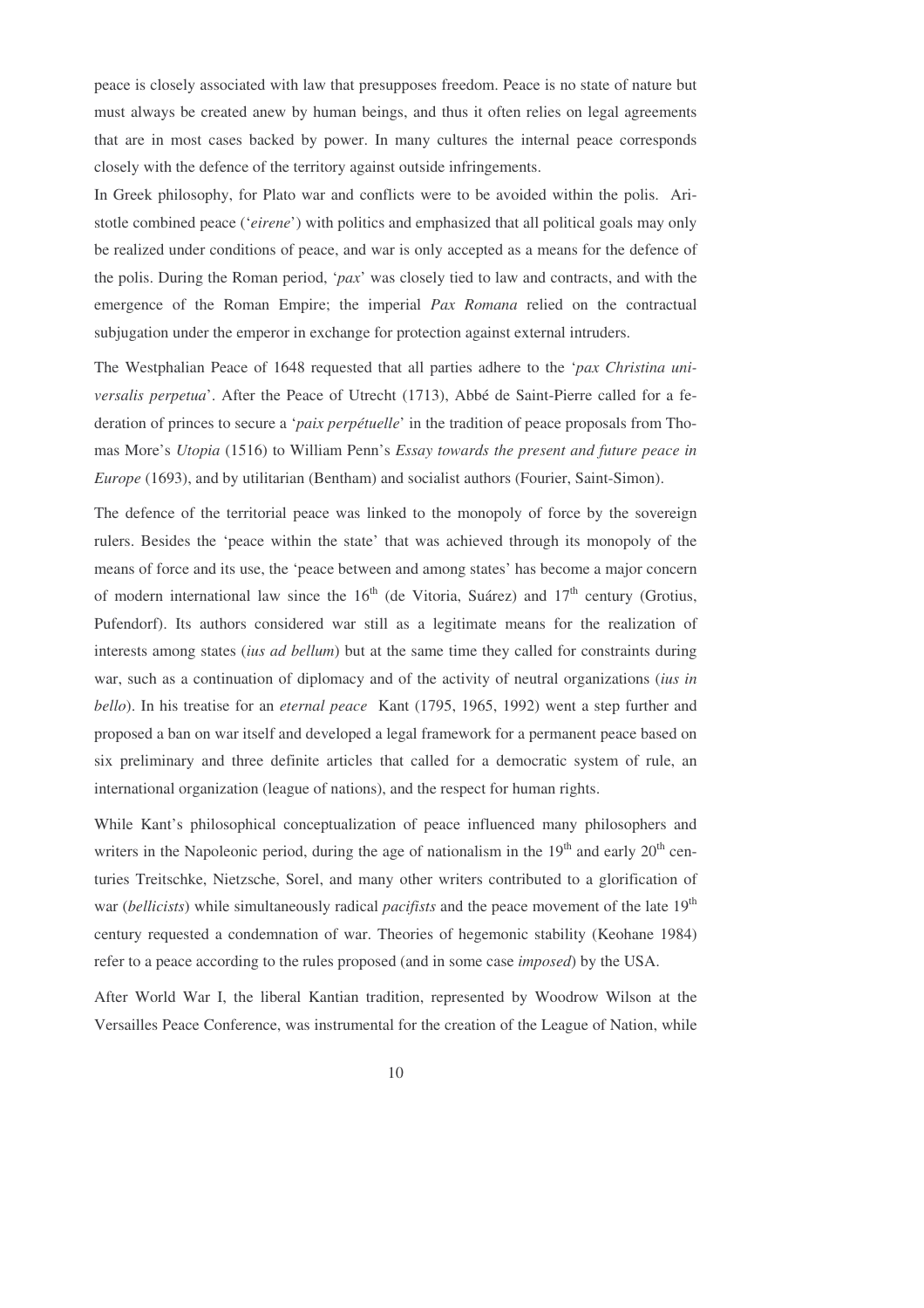after World War II, Hobbesian lessons were drawn from the collapse of the League of Nations. With the end of the Cold War (1989 – 1991), war as a social institution was not defeated but it has returned in the form of resource, ethnic, and religious conflicts, primarily within states (Kaldor 1999; Münkler 2005) but also as pre-emptive wars not legitimized by the United Nations Security Council. During the 1990's proposals for a new international order of peace and security in the Kantian and Grotian traditions were gradually replaced by concepts of preventive wars (White House 2002, 2006).

Peace has been defined as a basic value (Zsifkovits 1973) and a as a goal of political action, as a situation of non-war, or as a utopia of a more just world. Schwerdtfeger (2001: 28-29) distinguished four alternatives to define peace: 1. a nominal definition; 2. as a result of a contemplative hermeneutic process; 3. a review of the historic evolution of the concept; 4. a determination by an analysis of opposite concepts. Galtung (1967, 1968, 1969, 1975, 1988) distinguished between a condition of 'negative' (absence of physical or personal violence – or a state of non-war) and 'positive peace' (absence of structural violence, repression, injustice). Picht (1971) defined peace as protection against internal and external violence, as protection against want and freedom as three dimensions of political action. Senghaas (1997) pointed to five conditions of peace among nations. 1. positive interdependence; 2. symmetry of interdependence; 3. homology; 4. entropy; that require 5. common softly regulating institutions. In his 'civilisatory hexagon' Senghaas (1994, 1995) referred to six related aspects: 1. an efficient monopoly over the use of force; 2. effective control by an independent legal system; 3. interdependence of social groups; 4. democratic participation; 5. social justice, and 6. a political culture of constructive and peaceful conflict transformation. Among the many attempts to define peace, no consensus on a generally accepted minimal definition emerged (Schwerdtfeger 2001: 44-48). Conceptual histories of peace have tried to reconstruct the evolution of this concept in philosophy, theology, history, and law in relationship to political and state practice (Biser 1972: 1114-1115).

Peace research as a value-oriented academic programme emerged during the Cold War in the US and in Northern Europe as an intellectual challenge to the prevailing Hobbesian perspectives in international relations and in the newly emerging programmes of war, strategic and security studies. Johan Galtung (1993: 688) defined peace narrowly

as the absence of warfare, i.e. organized violence, between groups defined by country, nation (culture, ethnicity), race, class or ideology. International or external peace is the absence of external wars: inter-country, inter-state, or international. … Social or internal peace is the absence of internal wars: ethnic, racial, class, or ideological groups challenging the central government, or such groups challenging each other.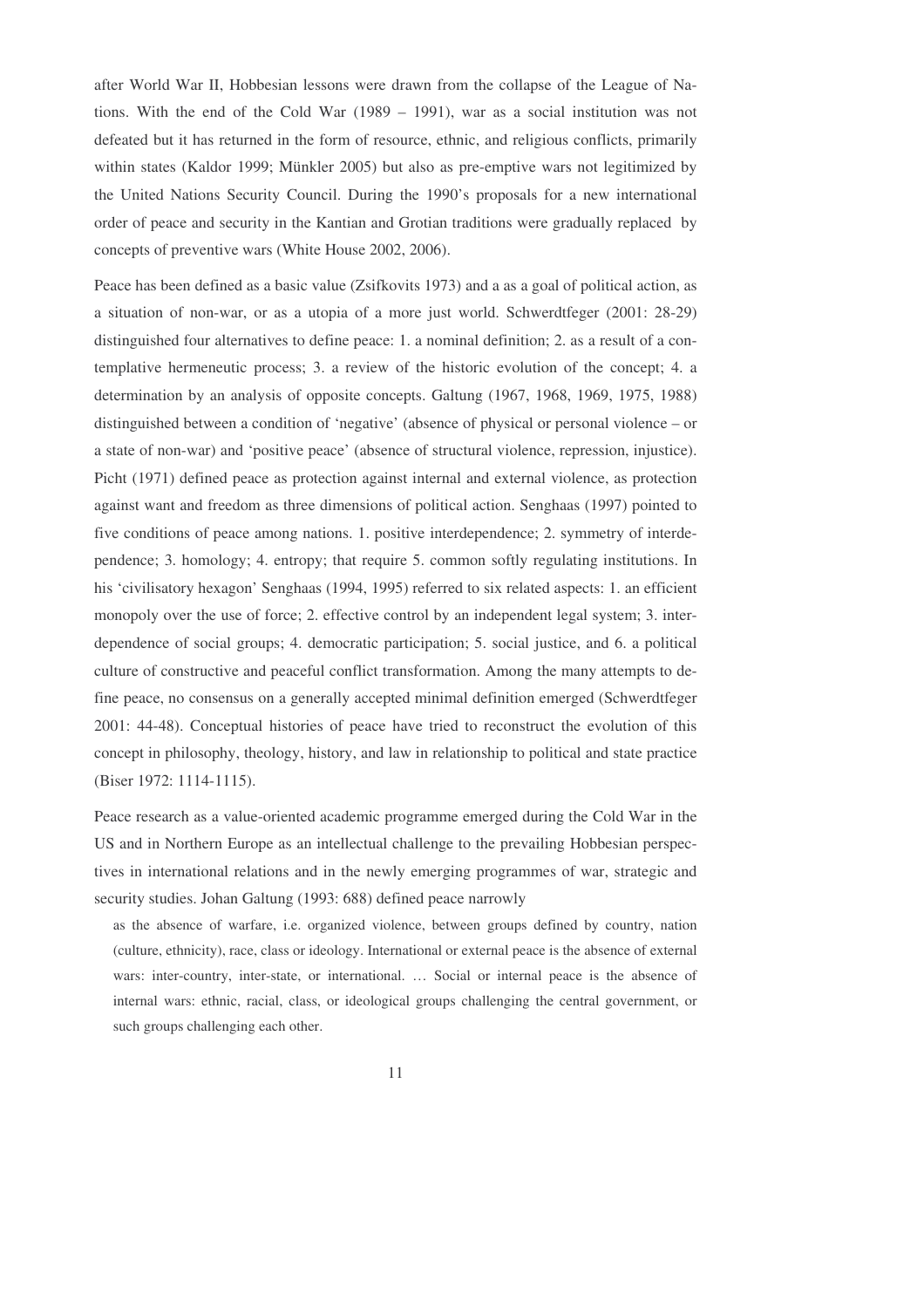Galtung (1968; 1993: 688-689) has distinguished between direct, *personal* or institutionalized violence and *structural* violence taking the form of "economic exploitation and/or political repression in intra-country and inter-country class relations."

Huber and Reuter (1990: 22f.) argued that a basic condition for peace is the survival of humankind, and that "talking about peace does not make sense any longer, if life on the planet is destroyed." Discord exists in those processes that threaten life on earth, e.g. by an exploitation and destruction of nature, that lead to mass hunger and to an endangerment of life by military means. Brock (2002: 104f.) reviewed that peace should be more than the absence of war in the framework of five dimensions: a) of time (eternal peace), b) space (peace on earth), c) society (domestic intra-societal peace), and d) procedure (peace as peaceful dispute on peace), and e) a heuristic dimension to move from the study of the causes of war to the conditions of peace.

This review of the meanings of the concept of peace in the Western or Christian and specifically in the German context is not comprehensive and offers only a glimpse of the many other meanings and definitions, e.g. in the Eastern (Chinese, Indian), Middle Eastern (Muslim, Arab, Turkish), African and indigenous traditions in Latin America (Oswald 2008). These different philosophically and culturally-determined meanings of peace influence the legal interpretations of the key concept of 'international peace' (Art. 1,1) as well as of 'threat to the peace, breach of the peace' (Art. 39) in the UN Charter.

#### **4. Concepts of Development**

Development is a major scientific concept but also an area for national and international policy making. The impact of global environmental change on society is closely linked with the stage of economic development that determines the available resources for adaptation and mitigation measures to enhance resilience.

After World War II during the decolonization process development theory emerged as a variant of modernization theory (Ake 1993: 239-243). Toye (1996: 212-215) argued that by 1965 "prolonged and steady increase of national income" was identified as an indicator of economic development. It is accompanied by rapid population growth due to declining mortality, longer life expectancy, rapid urbanization, and improved standards of literacy and education. These processes have been criticized if the distribution of income remains unequal and if the population majority remains impoverished. Sen (1981, 1984, 1994, 1999) argued that distribution of income should be complemented by a fair distribution of entitlements to food, shelter, clean water, clothing and household utensils.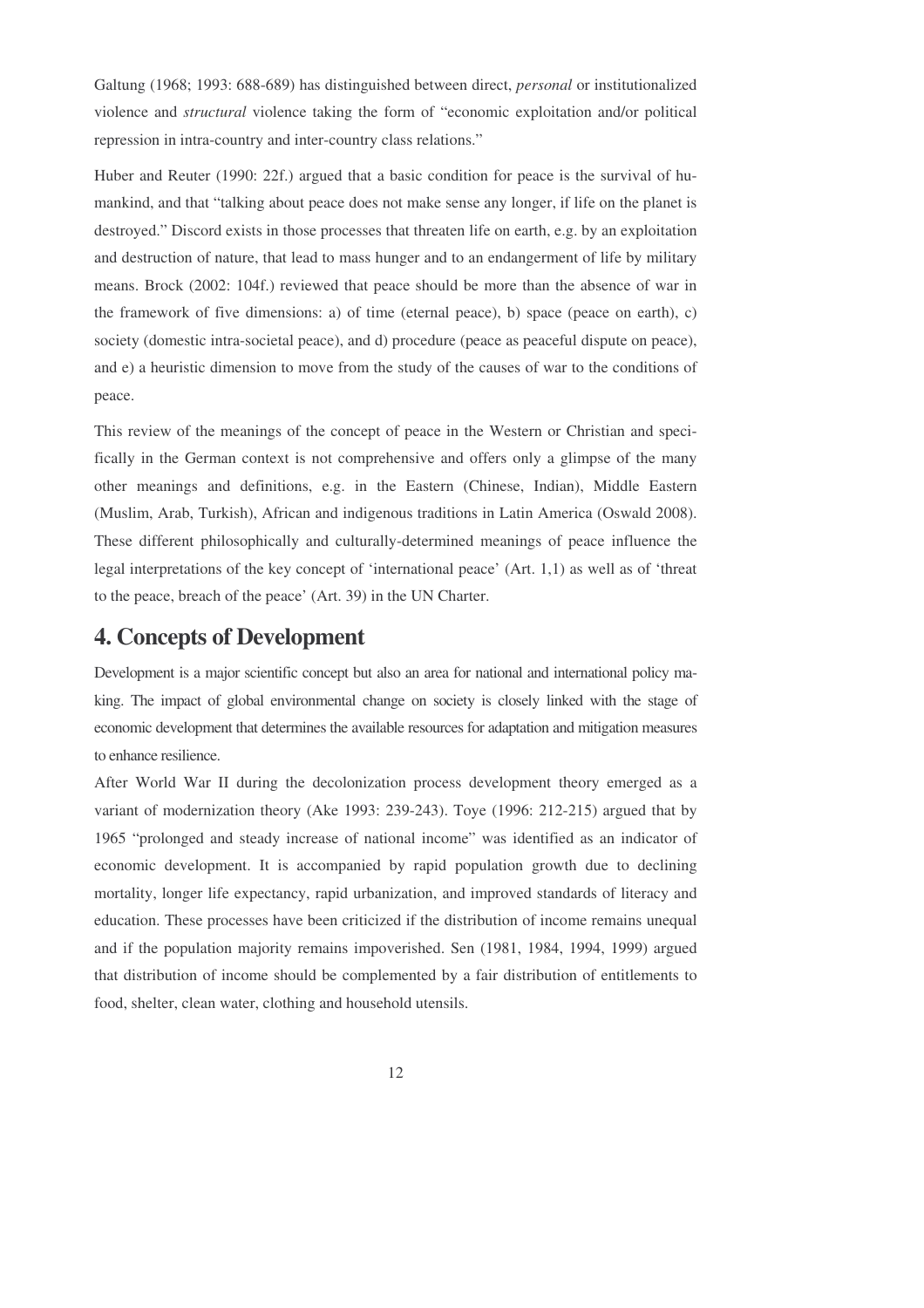These definitions excluded environmental factors contributing to and constraining economic development. The concept of 'sustainable development' was introduced by the Brundtland Report (WCED 1987: 8) that defined sustainability "to ensure that it meets the needs of the present without compromising the ability of future generations to meet their own needs." Sustainable development was understood as "a process of change in which the exploitation of resources, the direction of investments, the orientation of technological development, and institutional change are made consistent with future as well as present needs" (WCED 1987: 9). 'Sustainable development' contains two key concepts: a) the concept of needs, in particular the essential needs of the world's poor, to which overriding priority should be given; and b) the idea of limitation imposed by the state of technology and social organization on the environment's ability to meet present and future needs (WCED 1987: 43). This concept calls for a 'sustainable development' path with "a concern for social equity between generations, a concern that must logically be extended to equity within each generation."

The policy goals of development have been as varied as its definitions. The goals differed among the industrial (OECD, G 7, G 8) or developing countries (G 77 and China) or between those who supply or receive development aid. During the Cold War these goals were closely associated with the economic systems in a bipolar world. The goals differed on importsubstitution or export-led industrialization, capital or labour intensive strategies.

Stallings used the concept for economic development, i.e. for growth and equity of distribution. She pointed to five new elements in the new international context for development since 1990: "the end of the Cold War, new relations among advanced capitalist powers, increased globalization of trade and production, shifting patterns of international finance, and new ideological currents" (Stallings 1995: 2).

Decolonization and global competition between rival systems prevailed during the Cold War where development aid was also an instrument of global policy where the geo-strategic and geo-economic importance of developing countries was rewarded with economic and military aid. Development assistance was supplied by national governments, or through the EU, multilateral international organizations (OECD, UN, UNDP, UNCTAD, UNIDO), financial institutions (e.g. World Bank Group, EIB, EBRD) and development banks, and by nongovernmental economic, societal, and humanitarian (ICRC-RCS) organizations. With the end of the bipolar order, the geo-strategic importance of several developing countries declined, as did the security-motivated economic and military aid which contributed in some cases to weak, failing or failed states.

Development research emerged after World War II as an objective of social and political science. Before, it was a domain of anthropological and ethnological research. The initial fo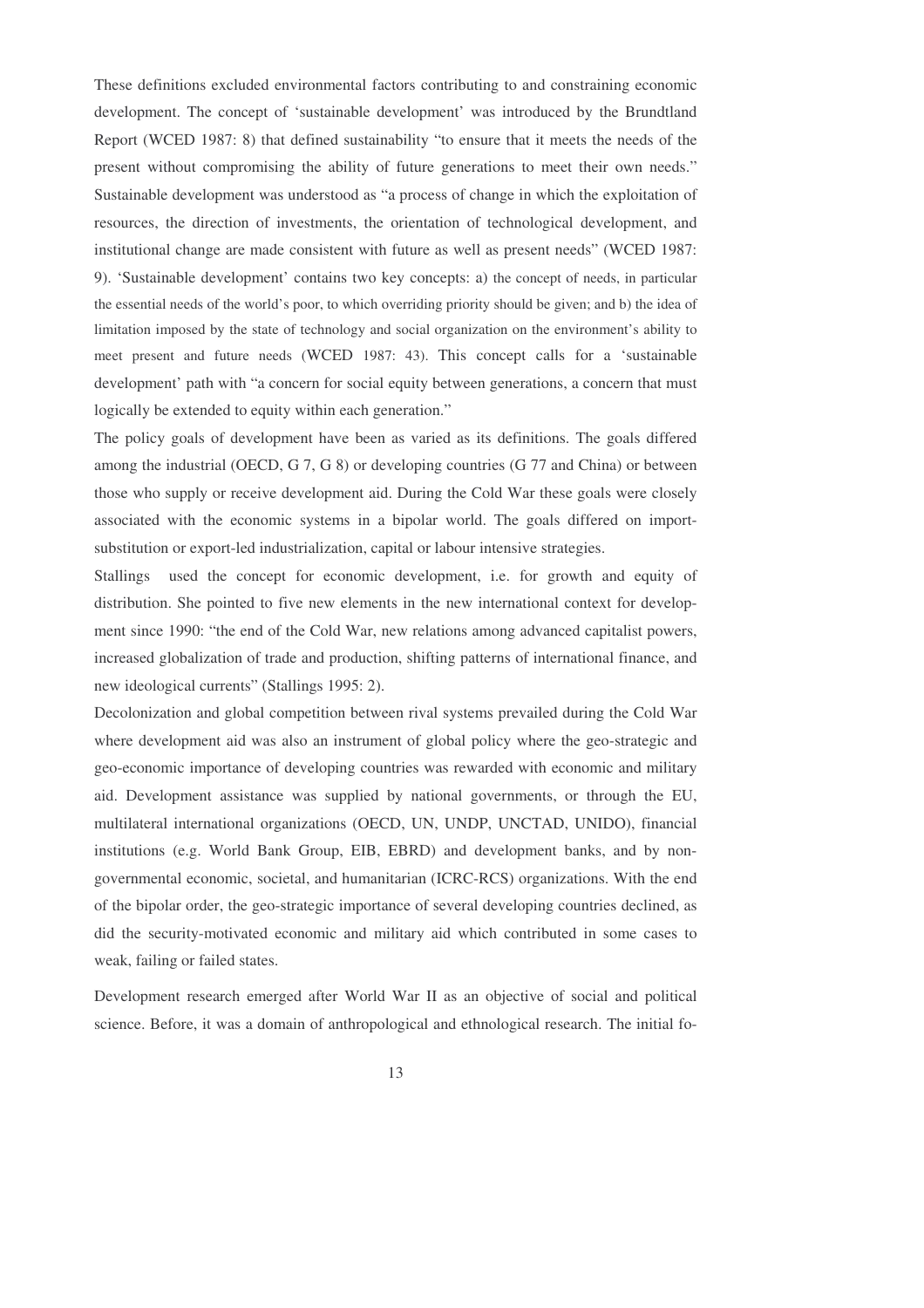cus was on preconditions and features of development processes, especially on the economic, social, political and cultural factors that enhance or restrain development. Later the goals of development and the causes of underdevelopment were added. Two main theories emerged: of modernization, used by scientists in OECD countries, and critical approaches, influenced by theories of imperialism, *dependencia*, self-reliance, or autocentric development.

The concept of development has undergone major changes since the Bretton Woods Conference in 1944. With the end of the Cold War a crisis of development theories was noted. Scientific concepts are influenced by development theories and strategies for poverty eradication, social and sustainable development that are linked to the state, market, community, and civil society (Kothari/Minougue 2002: 1-15).

During the 1950's and 1960's most development experts emphasized 'economics first' through investment driven economic development strategies with a focus on industrialization. Since 1980, the focus shifted to poverty and development and a basic human needs approach (Boserup 1970; Sen 1981; McNamara 1981). This was reflected in an upgrading of poverty eradication programmes but until 1985 there was no emphasis on governance issues, social capital development, institution building and capacity building for self-reliance. During the 1990's there was a gradual shift to agriculture, gender issues, and participatory community development to put people first as reflected in the Human Development Reports that introduced 'human security' (UNDP 1994) as a complement to 'human development'.

### **5. Concepts of Environment and Ecology**

The 'environment' or 'ecology' is an intensively used but often undefined concept in politics and in the social sciences. Not until the late  $20<sup>th</sup>$  century have environmental and climate concerns been perceived as security dangers and concerns or as threats that may undermine the survival of humankind.

'Environment' and 'ecology' as basic *terms* and key *concepts* in the natural and social sciences have been used in different schools, conceptual frameworks and approaches, and as guiding concepts for national and international governance. The *Encyclopaedia Britannica* (1998, IV: 512) defines 'environment' as: "the complex of physical, chemical, and biotic factors that act upon an organism or an ecological community and ultimately determine its form and survival". A modern definition of *ecology* includes a) the interactions between organisms (individuals, populations, biocoenosis), b) in their abiotic and biotic environment and c) the links in the energy, material and information flow.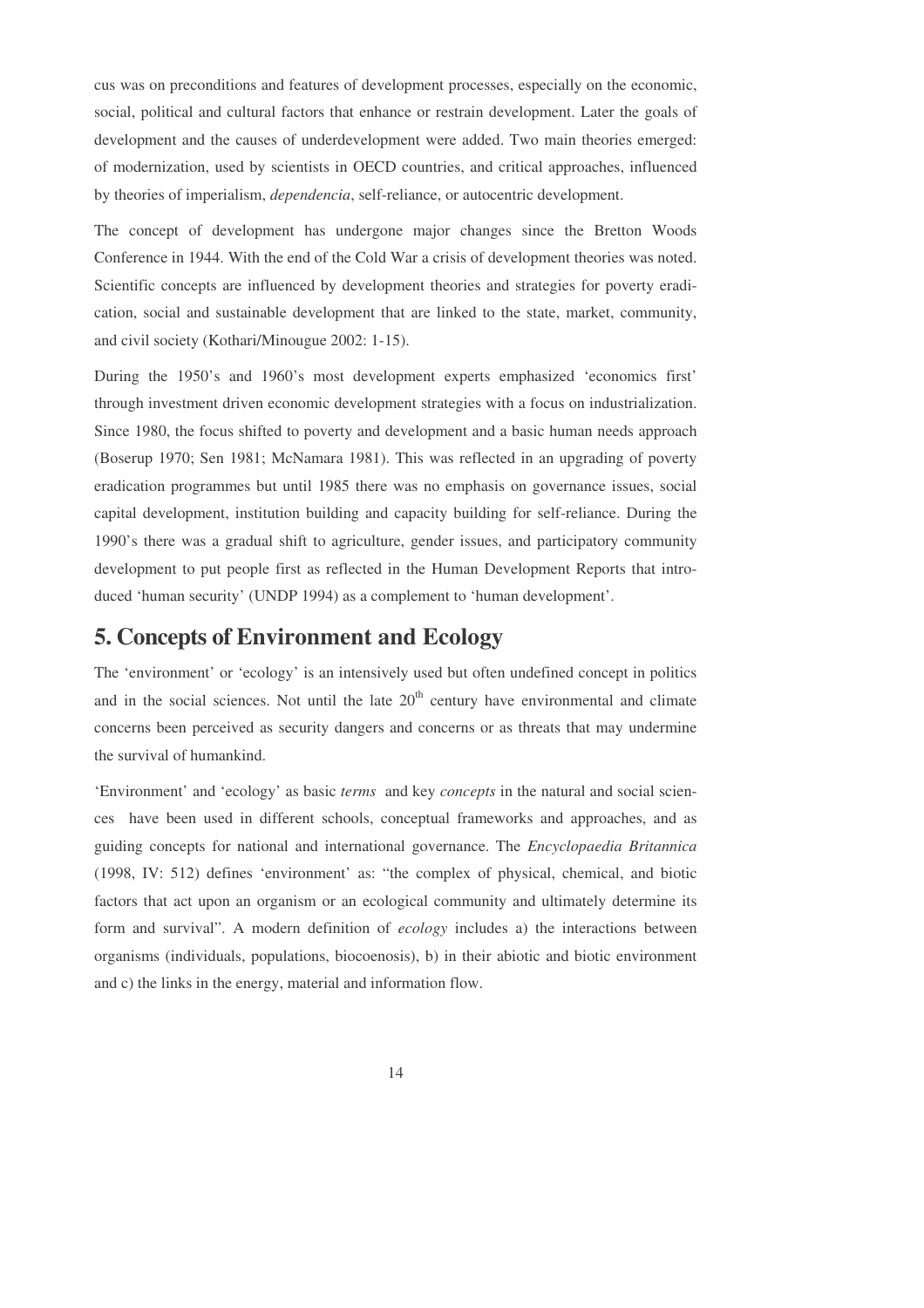Many different concepts of the *environment* and *ecology* are used in the natural and social sciences. For O'Riordan (1996: 250) 'environment' is: "a metaphor for the enduring contradictions in the human condition; the power of domination yet the obligation of responsibility; the drive for betterment tempered by the sensitivity of humility; the manipulation of nature to improve the chances of survival, yet the universal appeal of sustainable development; the individualism of consumerism and the social solidarity of global citizenship."

The UN Charter lacks a reference to environmental protection and ecological concerns. The decision at the Stockholm Conference (1972) to set up the UN Environment Programme (UNEP) in Nairobi and the adoption of the Agenda 21 and of several environmental regimes at the Earth Summit (UNCED) in Rio (1992) were major steps towards international responses. The Brundtland Report (WCED 1987) stimulated new thinking and fostered an integrated global approach that was supported by regional efforts of the five economic commissions (ECE, ECA, ESCWA, ESCAP, ECLA) under the ECOSOC and UNEP. The progressing awareness and commitment for international environmental problems requires a management of national environmental adjustments.

# **6. Linkages of Security with Peace, Environment and Development**

These four social science concepts of security, peace, development and environment refer to four research programmes in political science: *peace research* as a value-oriented research programme; *security*, *strategic* or *war studies* as a theory and policy-oriented research field, *development* and *environmental studies*. This conceptual quartet of key concepts, research programmes and policy areas implies six dyadic linkages (figure 1).

The UN Charter focuses only on the classic 'agenda' of peace and security (L1). With the decolonization process 'development' was added to the UN agenda in the 1950's. With the first UN Summit on Environment in Stockholm in 1972 the 'environment' followed and with the Brundtland Report (WCED 1987) 'sustainable' development was added (L5). Since the 1990's, three phases of research addressed linkages between security and environment (L 6).

For the four key concepts nine different positions can be distinguished: For the classical peace and security agenda three worldviews of Hobbesian realists, Grotian pragmatists, and Kantian optimists exist. On development three theoretical controversies occurred between modernization and critical theories (imperialism, *dependencia*, peripheral capitalism, etc.) and with sustainable development approaches. On environmental issues, three standpoints exist of pessimist Neo-Malthusians, pragmatic equity-oriented distributionists, and optimist Cornucopians.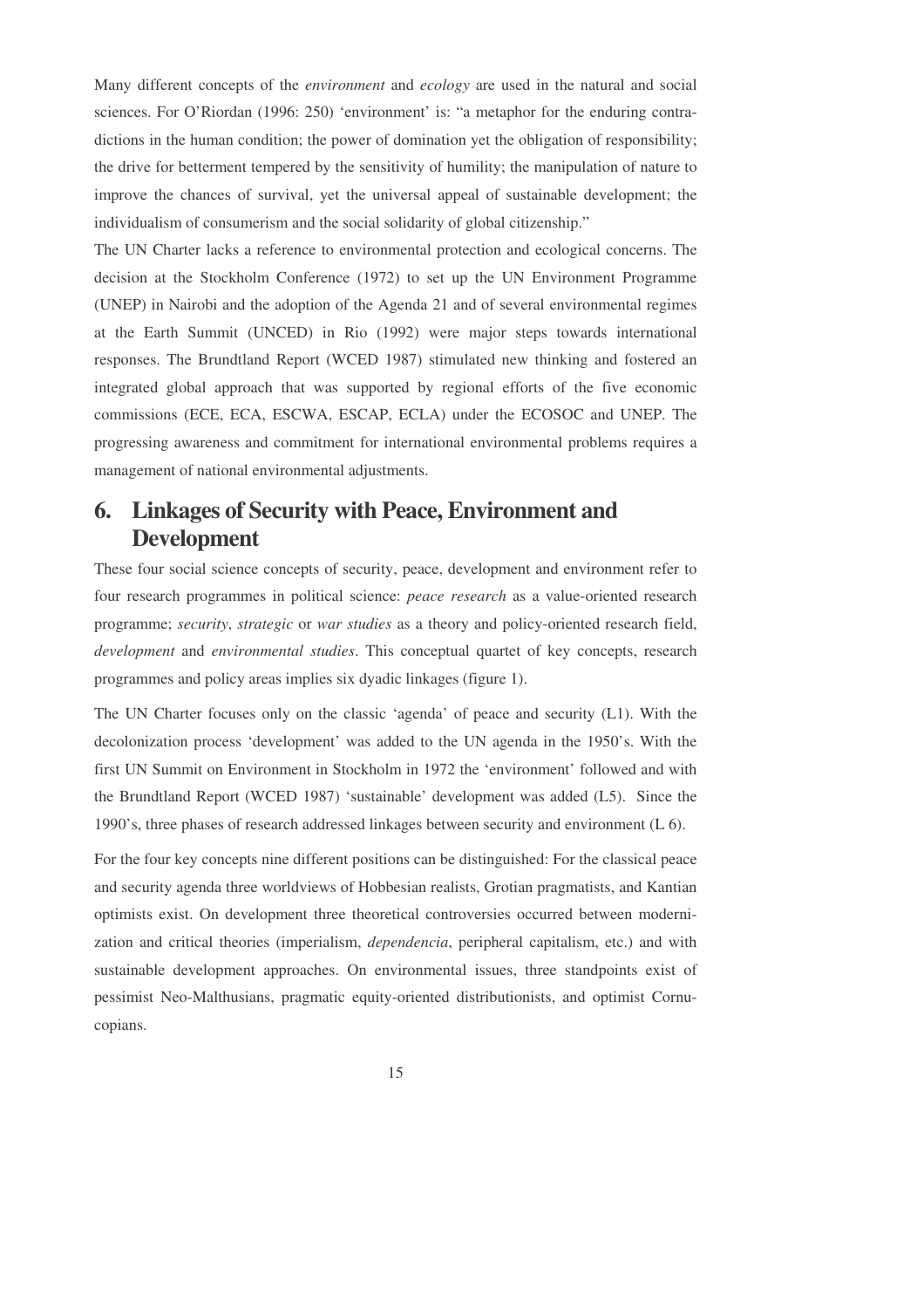**Figure 1:** Research Programmes and Linkages within the Conceptual Quartet

| Research programmes in          | The Conceptual Quartet                    | Conceptual Linkages                                 |
|---------------------------------|-------------------------------------------|-----------------------------------------------------|
| international relations         |                                           |                                                     |
| Peace Research<br>٠             | Security<br>Peace                         | L 1: Peace and security (Wæver                      |
| <b>Security Studies</b><br>ш    | Security dilemma                          | 2008)                                               |
| <b>Development Studies</b><br>■ |                                           | L 2: Peace and environment<br>(Oswald Spring 2008a) |
| <b>Environment Studies</b><br>п |                                           | L 3: Peace and development (De                      |
| <b>Four Conceptual Pillars</b>  |                                           | Soysa 2008)                                         |
| 1. S-P: Security Dilemma        |                                           | L 4: Development and environ-                       |
| 2. D-E: Sustainable Deve-       |                                           | ment (Brown 2008)                                   |
| lopment                         | Development $\leftrightarrow$ Environment | L 5: Development and security                       |
| 3. S-E-D: Survival Dilemma      | Sustainable development                   | (Uvin 2008)                                         |
| 4. P-D-E: Sustainable Peace     |                                           | L 6: Security and environment<br>(Dalby 2008)       |

Four linkage concepts have been discussed in research of which two have been widely used:

- 1. *Security dilemma* for the classical peace and security interaction (S-P);
- 2. *Sustainable development* for the link between environment and development (D-E).

In addition, two new conceptual pillars have emerged:

- *3. Sustainable peace* has been used in the UN context and by action-oriented researchers who combined peace with sustainable development (P-D-E; Oswald 2008a).
- *4. Survival dilemma* addresses security, environment, and development linkages caused by human and nature-induced factors of global environmental change (Brauch 2008b).

The six conceptual linkages between the four key concepts of peace, security, environment, and development have been analyzed in detail in six chapters (Brauch/Oswald/Mesjasz/ Grin/Dunay/Behera/Chourou/Kameri Mbote/Liotta 2008) on: 1) peace and security (Waever 2008); 2) peace and environment (Oswald 2008a); 3) peace and development (De Soysa 2008); 4) development and environment (Brown 2008); 5) development and security (Uvin 2008); and 6) security and environment (Dalby 2008). Besides the two classic concepts of the UN Charter, two new concepts and policy areas of development and environment and of sustainable development have gradually emerged since the 1950's, 1970's, and late 1980's.

#### **6.1 Linkages Between Peace and Security in the Three Traditions**

The linkage between 'international peace and security' is used repeatedly in the Charter of the United Nations, in the preamble and in Art.  $1(1)$  as a goal of the UN "to maintain international peace and security", and in the provisions dealing with the powers of its organs (Art. 11, 24, 33(1), 36(1), 39 (see Bothe 2008, box 35.1). Since the end of the Cold War, Bothe (2008)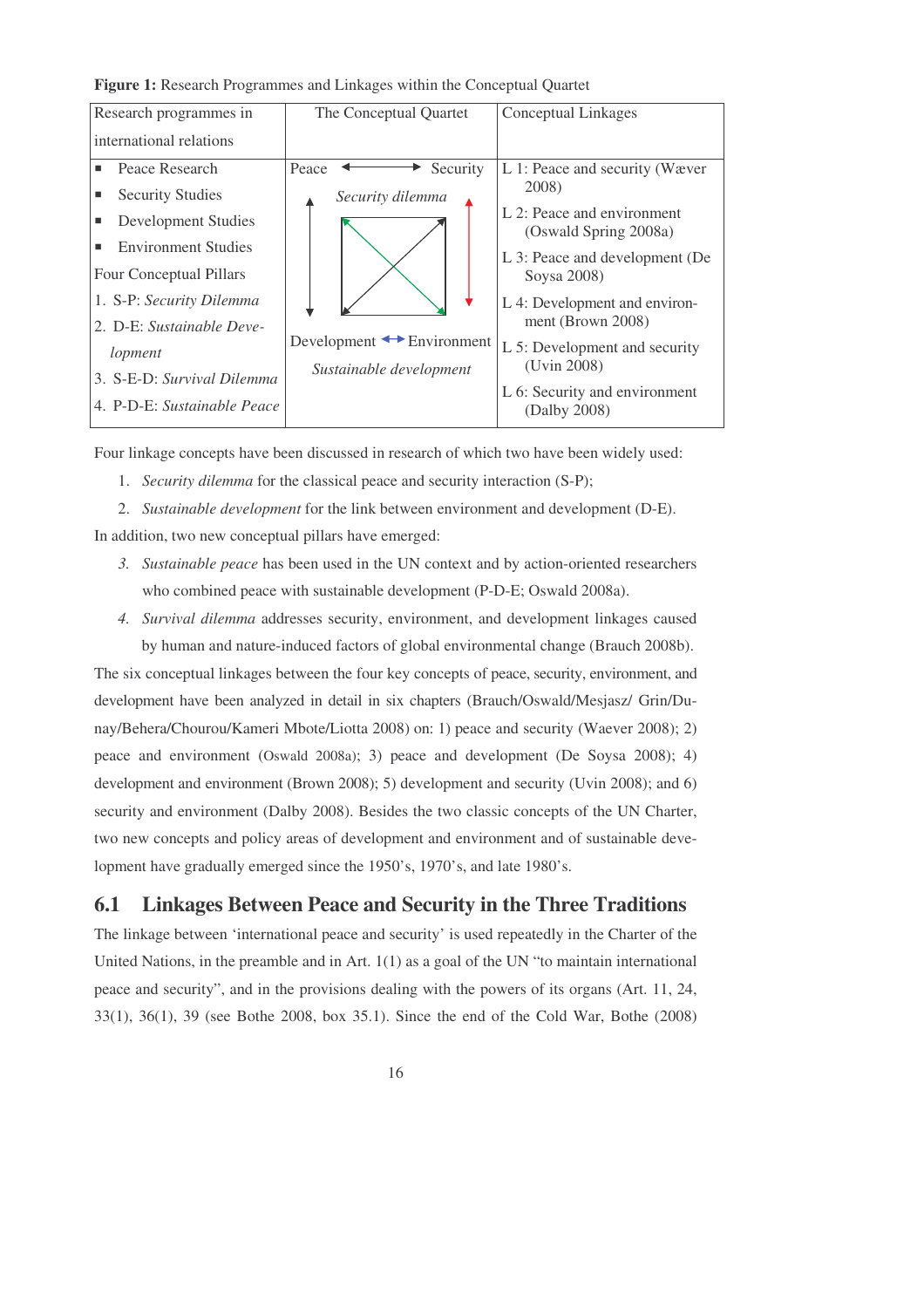noted a major shift in the state behaviour on peace and security as reflected in many resolutions of the UNSC with regard to reasons that justify its involvement.

This linkage between peace and security has been analysed by the English School (Bull 1977, Wight 1991, Buzan 2001, 2004, 2006) that distinguishes three basic traditions on international relations they associated with *realism* based on power (Machiavelli 1531; Hobbes 1651), *rationalism* relying on cooperation (Grotius 1625, 1975), and *idealism* relying on international law and human rights (Kant 1795). These traditions represent schools of thought that also exist in other traditions of political philosophy in the East (India, China, Japan), but also in the Middle East (Arab, Turkish, Persian and other), African and pre-Columbian Mesoamerican traditions that are often ignored in the self-centred Western discourses on international relations, peace and security (Oswald 2008).

Three basic standpoints on environmental issues (table 3) may be distinguished:

- a *pessimist* or *Neo-Malthusian view* that stresses the limited carrying-capacity of the Earth to feed the growing population (Meadows/Meadows/Randers/Behrens 1972; Meadows/ Meadows/Randers 1992; Brown 1977);
- an *optimist* or *Cornucopian view* that believes an increase in knowledge, human progress, and breakthroughs in science and technology could cope with these challenges (Lomborg 2001, 2001a, 2002);
- an *equity oriented pragmatist* (Homer-Dixon 1999; Brauch 2003, 2005).

| Worldviews/Traditions<br>on peace and security $(\rightarrow)$                   | Realism<br>(Tzun Tzu,<br>Thucydides,                                                               | Rationalism.<br>pragmatism<br>(Confucius, Grotius)                                                                                                    | Idealism,<br>constructivism<br>(Kant, Gandhi)<br>International law<br>matters and prevails                                        |
|----------------------------------------------------------------------------------|----------------------------------------------------------------------------------------------------|-------------------------------------------------------------------------------------------------------------------------------------------------------|-----------------------------------------------------------------------------------------------------------------------------------|
| Standpoints on<br>environmental issues $(\downarrow)$                            | Machiavelli,<br>Hobbes)<br>Power matters                                                           | Cooperation matters                                                                                                                                   |                                                                                                                                   |
| Neomalthusian<br>Resource scarcity                                               | Military, econo-<br>Ι<br>mic power solves<br>resource scarcity                                     | II International coopera-<br>tion will solve resource<br>scarcity                                                                                     | III International law and<br>cooperation solves<br>resource scarcity                                                              |
| Equity-oriented pragmatist<br>Cooperation will solve<br>problems                 | IV Military, econo-<br>mic power and<br>cooperation will<br>cope with envi-<br>ronmental issues    | International organiza-<br>tions and regimes will<br>address/contribute to<br>adaptation/mitigation                                                   | VI International law and<br>environmental co-<br>operation can cope<br>with global environ-<br>mental change                      |
| Cornucopian neo-liberal<br><i>Technological ingenuity</i><br>will solve problems | VII Military, econo-<br>mic power and<br>technological in-<br>novation avoids<br>resource scarcity | VIII International coopera-<br>tion, organizations and<br>regimes and technolo-<br>gical innovation can<br>cope with global envi-<br>ronmental change | IX International law and<br>cooperation as well<br>as technological in-<br>novation cope with<br>global environ-<br>mental change |

**Table: 3:** Worldviews and Standpoints on Security and Environmental Issues.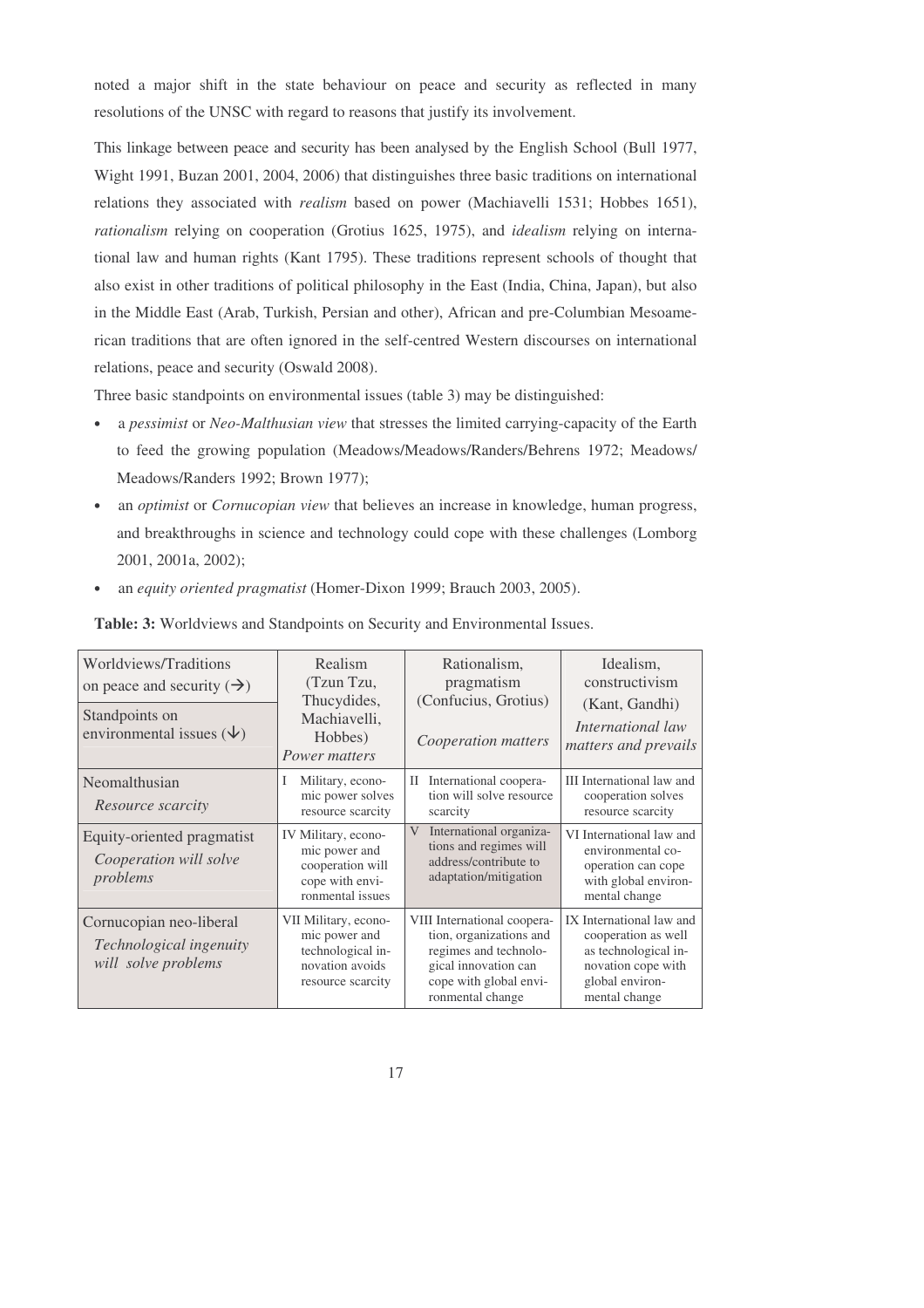Table 3 combines the three traditions on peace and security with these three standpoints on the environment. This leads to nine positions on peace and security and environmental issues. While Neo-Malthusians stressed the linkage between environmental scarcity and violent conflict, *Cornucopians* (Lomborg 2001: 317) challenged the pessimism that global warming would decrease food production, but they acknowledged the high cost of global warming and that developing countries are hit most due to poverty and lesser adaptive capacity. From the third perspective peace improves the conditions for environmental policies. Resource scarcity is often a result of unequal domestic distribution and of a lack of equity in the international division of labour.

#### **6.2. Linkages Between Peace and Environment**

Several linkages have evolved between 'peace' and 'environment'. In the intellectual history of ideas and concepts, a debate on 'peace with nature' has existed since Bacon  $(17<sup>th</sup>$  century) up to 'peace with creation' in the ecumenical movement  $(20<sup>th</sup>$  and  $21<sup>st</sup>$  century), and in the context of the debates on ethical approaches to global environmental change. Oswald (2008a) reviewed these contemporary linkages as seen from the South and their integration into the concept of sustainable peace that have been suggested together with sustainable development as key components of a sustainable peace policy for the  $21<sup>st</sup>$  century (Brauch/Oswald 2009).

#### **6.3. Linkage Between Peace and Development**

While the peace research programme emerged as a critical response to cold war policies and to prevailing realist approaches in security or strategic studies, development studies evolved with the decolonization process in economics and political science as a field of study that focuses on processes of economic and human development and on causes of underdevelopment. What conceptual linkages have evolved between both concepts and research fields, and how has the global turn of 1990 impacted on both?

Between the three scientific approaches on peace (realists, rationalists, and idealists) and three approaches to development (modernization, critical theories, and sustainable development) nine positions emerge of which three are most pertinent, that of a) *realist modernization theorists*, b) *idealist critical theorists*, and c) *pragmatic supporters of sustainable development*.

During the Cold War period, the position of realist modernization theorists and professionals in national development agencies and international organizations reflected the mainstream that influenced development policy that was often a key instrument in the Cold War competition. Within international relations, some critical theorists analysed problems of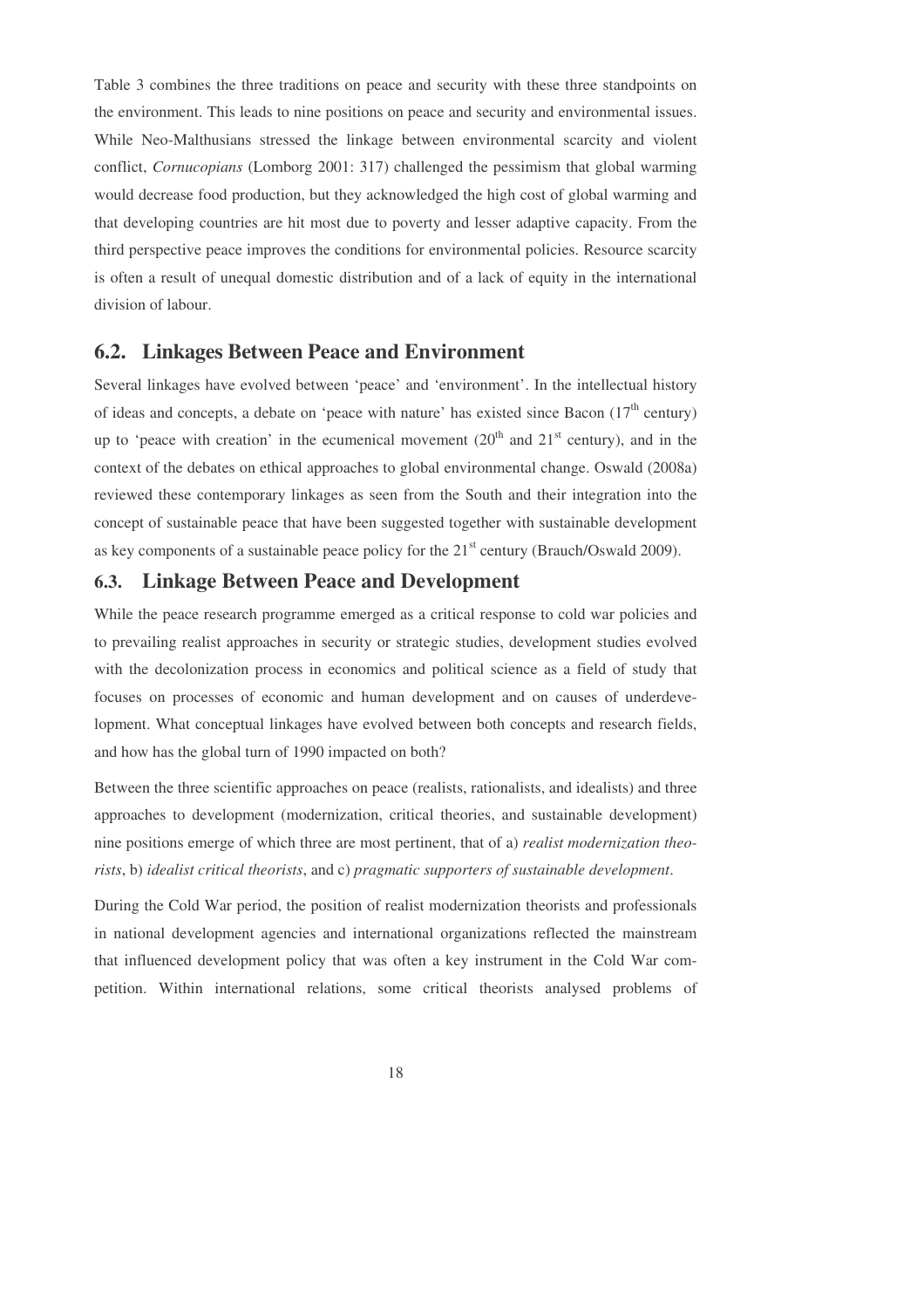(under)development critiquing both realist security concepts and dominant modernization theories by incorporating the thinking of Third World scholars.

But in both perspectives the environment played hardly any role. The Brundtland Report induced a conceptual reassessment towards 'sustainable development' that has been a primary focus of environmental diplomacy since the late 1980's, at UNCED in Rio de Janeiro (1992) and at UNSSD in Johannesburg (2002). This third position has been strong among theorists and development professionals in international organizations since the Cold War.

On the relationship between war and peace and development, two main political arguments coexist. The negative economic impact of war on development have been human fatalities, destruction of infrastructure, wealth and capital, devastation of the environment, as well as high indebtedness of the state and high interest rates as a constraint for economic activity. As a result of wars, in post-war periods the economic demand for reconstruction has been in many industrialized countries a stimulus for economic growth, high consumption of fossil energy, and technological innovation. In the South periods of peace, security, and domestic stability have been a major precondition for economic and social development. Since 1990, most developing countries did not experience a peace dividend. Rather, weapons to be disarmed in the North were sold to the South where violent internal conflicts have occurred primarily due to greed (drugs, diamonds, timber, etc.) rather than due to scarcity of natural resources (Human Security Centre 2005), involving warlords and criminal gangs.

#### **6.4. Linkages Between Development and Environment**

The linkage between development and environment has been stressed by developing countries since the environment summit in Stockholm when many of their representatives called for 'additional' efforts and funding by the North to deal with global environmental issues that were to a large extent caused by industrialized nations since the industrial revolution with the tremendous growth in the consumption of scarce resources and fossil energy that resulted in a human-induced global warming. But the controversies between modernization and critical theories of development since the 1960's were not about the environment. Since the late 1980's the controversies have increased between proponents of sustainable development and those of the neoclassical modernization theory and critical theories of development.

### **6.5. Linkages Between Development and Security**

Since the 1990's, there has been an intensive debate on the linkages between development and security, where 'no development without security' has become a development-policy paradigm that calls for new approaches in development policy (Klingebiel/Roehder 2008). But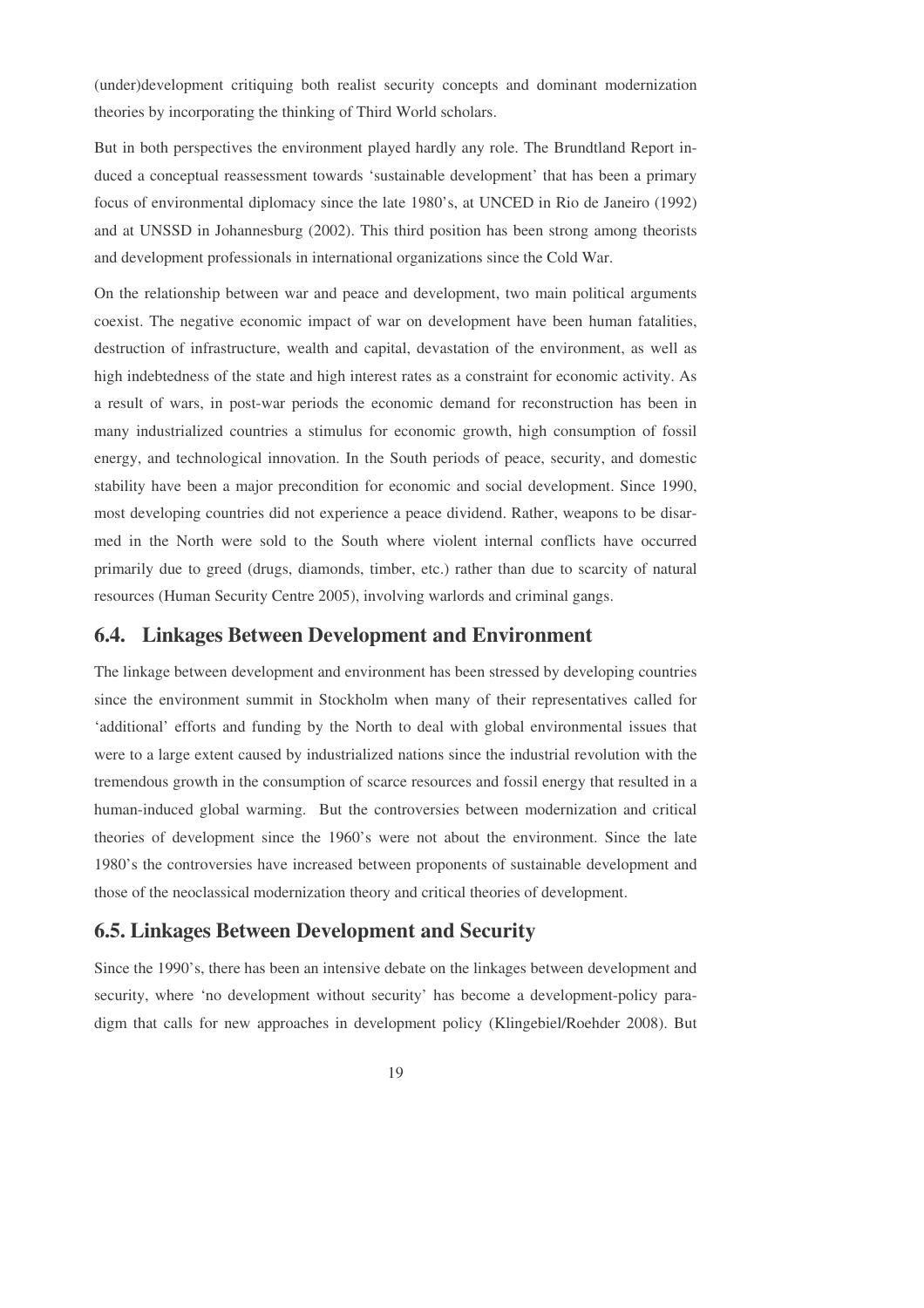there will be no lasting security without development. The distance between scholars from both research programmes and between development and military professionals has diminished for donors and multilateral institutions (Tschirgi 2004, 2006; Griffin 2003). While earlier debates focused primarily on the civil-military relationship in the area of humanitarian aid pertaining to logistical tasks (transport of aid supplies), and security in the areas receiving aid, "the current debates since the early 2000's have focused more directly on convergence in conceptual and practical policy terms" (Klingebiel/Roehder 2008). The shift from the statecentred to a protective security concept related to the individual (Duffield 2006; Thakur 2006) led to an intensive debate on the linkages between human and sustainable development and human security. These discourses have been influenced by the debates in the United Nations (ICISS 2001; UN High Level Panel on Threats, Challenges and Change (UN 2004); Annan 2005). Klingebiel and Roehder (2008) argued that the United Nations' decision in December 2005 to establish a Peacebuilding Commission (PBC), "which will seek improved coordination among the various actors and integrated strategies in post-conflict situations, may also serve as a guide for the future" (Einsiedel/Nitzschke/Chhabra 2008). Peter Uvin (2008) reviewed the link between development and security: with a special focus on the genealogy and typology of an evolving international policy area. Sending (2008) analysed how the institutional set-up of the UN has been adjusted to respond to the 'nexus' between development and security. Katseli (2008) addressed the "EU policy coherence on security and development [as] a new agenda for research and policy-making."

#### **6.6. Linkages Between Security and Environment**

The debate on linkages between security and environment has also evolved since the Brundtland Report (WCED 1987). Since then, three linkages between 'security' and 'environment' have been discussed: a) impact of wars on the environment, b) peacetime impact of military activities on nature, and c) environmental problems leading to environmental stress that could, under specific socio-economic conditions, either cause or contribute to natural hazards, distress migration, domestic, bilateral, regional or interregional crises and conflicts that may involve the use of violence and force. Three phases of the debate have been reviewed elsewhere (Brauch 2003, 2005, 2005a), and several proposals for a fourth phase have been made (Dalby 2002, 2002a, 2008; Brauch 2003a; Dalby/Brauch/Oswald 2009; Oswald/Brauch/Dalby 2009).

## **7. The Four Pillars of a Widened Security Concept**

Four conceptual pillars were introduced above on the linkages among the four components of the conceptual quartet: the classic state-centred 'security dilemma', and the new people-centred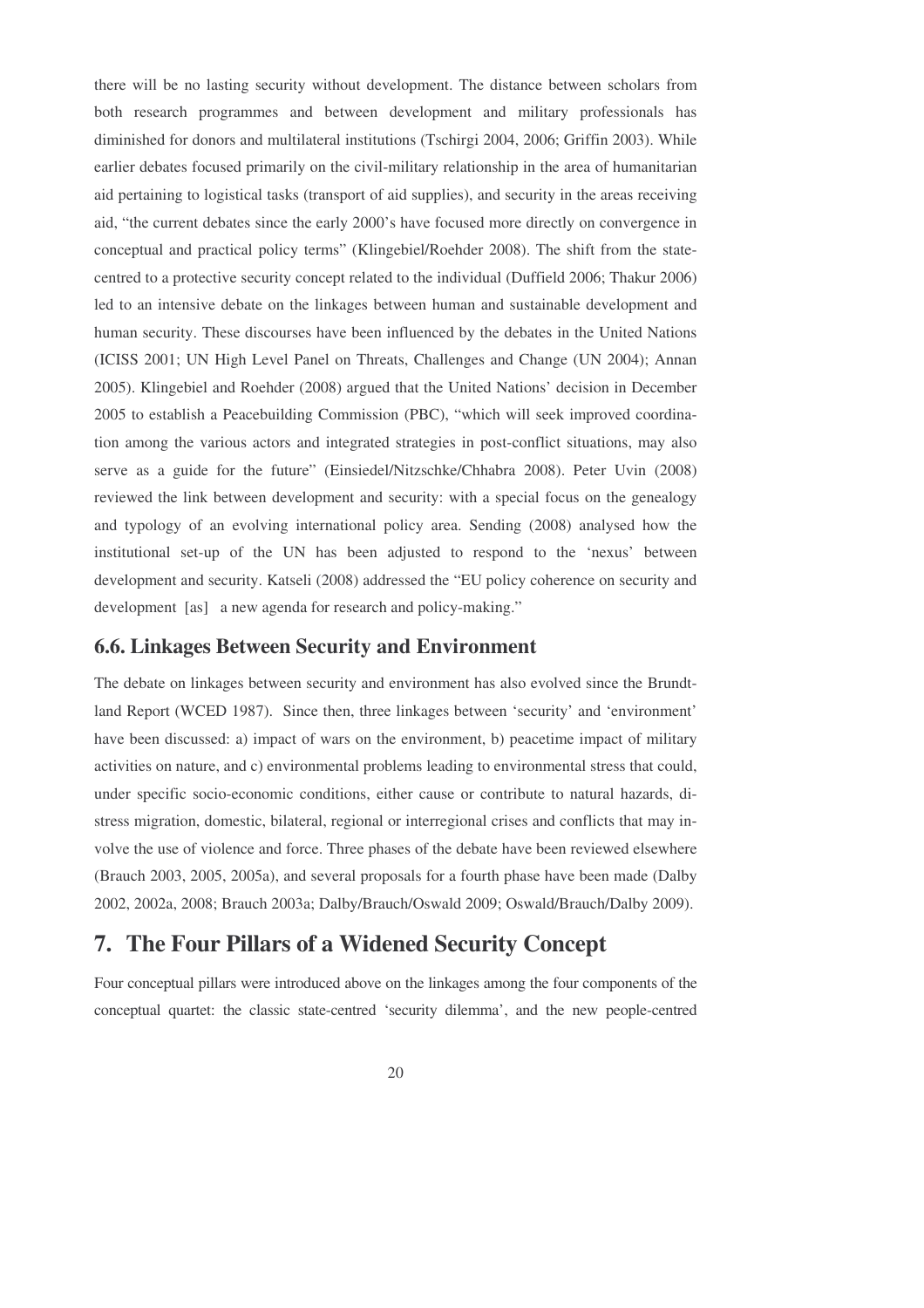'survival dilemma', as well as the concept of 'sustainable development' (Brown 2008), and the related concept of 'sustainable peace' (Oswald Spring 2008a).

#### **7.1. State-Centred Security Dilemma**

Elements of the 'security dilemma' concept can be traced to Kant in his *Treatise on Eternal Peace* (1795). The term was first coined by John Herz (1950, 1959) to interpret the linkage between fear and armament during the bipolar Cold War. After the end of the Cold War, the concept has still been used as a key term of security analysis (Booth/Wheeler 2008; Brauch 2008b). With this concept John Herz (1950, 1959) referred to the propensity of countries "to acquire more and more power to escape the impact of power of others", a tendency that has resulted in a vicious circle of mutual arms build-up. Herbert Butterfield (1951) referred to it as a 'predicament of Hobbesian fear' or as the 'Hobbesian' dilemma. But Herz disagreed with the thesis that mutual suspicion and the security dilemma have resulted in a continual race for power and armaments resulting in unending wars. Herz (1996: 231) defined it as

a social constellation in which units of power (states or nations) find themselves whenever they exist side by side without higher authority that might impose standards of behaviour upon them and thus protect them from attacking each other. In such a condition, a feeling of insecurity, deriving from mutual suspicion and mutual fear, compels these units to compete for ever more power in order to find more security, an effort which proves self-defeating because complete security remains ultimately unobtainable.

Alan Collins (1995: 11-15) pointed to "four characteristics of a security dilemma: uncertainty of intentions, no appropriate policies, decrease in the security of others, and decrease on the security of all." Jervis (1976: 66) wrote that "the unintended and undesired consequences of actions meant to be defensive constitutes the 'security dilemma'," while Wheeler and Booth (1992) labelled them a "security paradox", and considered "insecurity as the central characteristic of the security dilemma" (Ralph 2001: 17-19). In Jervis' (1982: 361) view "the security dilemma cannot be abolished, it can only be ameliorated," while Wheeler and Booth (1992: 29) claim that "the theory of security communities and the practice of international politics among liberal-democratic states suggests that the security dilemma can be escaped, even in a setting of sovereign states."

Wheeler and Booth (1992: 54) argued that with the emerging post Cold War security community "peace is predictable; the security dilemma has been escaped." For Czempiel (2002: 31) the security dilemma is no objective result of analysis but a societal and group determined phenomenon that is created by self, world, and enemy images in the tradition of the political culture of the respective country that may reflect both ethnocentrism and ideological funda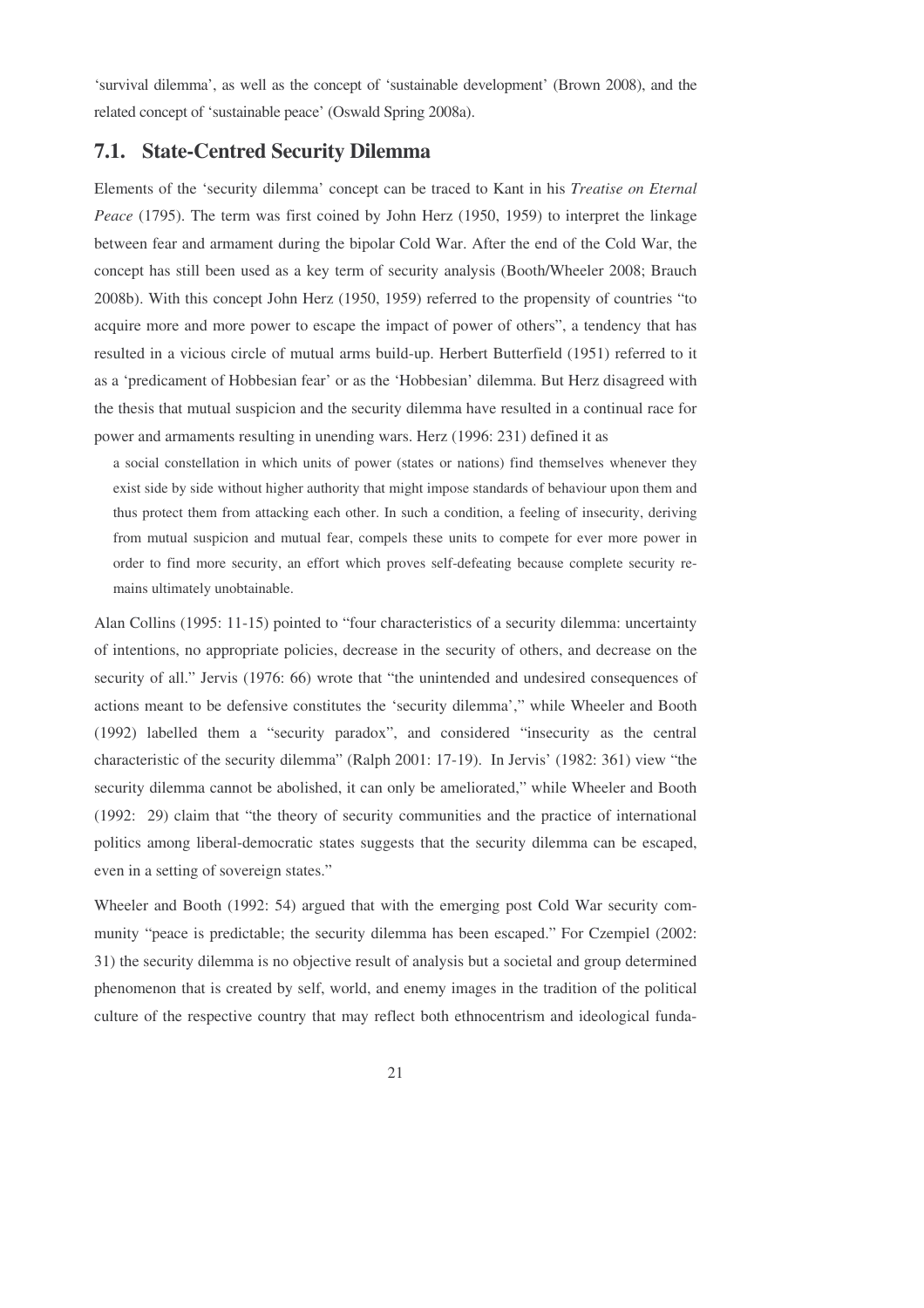mentalism. For Czempiel, the security dilemma is no exogenously existing factor in an anarchic international system but the result of "deliberate choices of particular governments" (Wheeler/Booth 1992: 43). For the constructivists the security dilemma is also influenced by domestic politics (Wendt 1992: 402; 1995: 71-81). Czempiel challenged the use of the 'security dilemma' by realists as an ahistoric theorem derived from the uncertainty of international anarchy. He also redefined the concept as the product of domestic politics.

#### **7.2. People-centred Survival Dilemma**

This author has conceptualized a 'survival dilemma' from two perspectives: as a state and human-centred concept. Initially he argued that while the three global orders of Vienna, Versailles and Yalta (1815-1989) were based on power legitimized in terms of the *security*  $dilemma$ , the emerging new global challenges of the  $21<sup>st</sup>$  century (Renner 1997: 25-6) may require a new international order based on a Grotian *survival dilemma* (Brauch 1996, 2000) that may necessitate additional multilateral cooperation in international security (arms control, terrorism) and environmental regimes (climate, desertification, water), and in international and supranational organizations. For coping with these new challenges, he argued that the zero-sum games of realist approaches of the  $19<sup>th</sup>$  and  $20<sup>th</sup>$  century must be replaced by nonzero-sum games where all major players should aim at the creation of conditions for the survival of humankind (Axelrod 1984).

Since 2004, he reconceptualized the 'survival dilemma' within the discourse on environmental and human security as a 'people-centred' and 'bottom-up' concept where both the old (violence, conflicts, complex emergencies and wars) and new non-military security threats, challenges, vulnerabilities, and risks posed by the causes of global environmental change (climate change, deforestation, soil erosion and desertification, water scarcity and degradation), their impacts (hazards, disasters), and societal outcomes (forced migration, crises, complex emergencies and wars as well as conflict avoidance, prevention and resolution) have confronted individuals, families, communities with several unpleasant alternatives (or a dilemma) to stay in their threatened livelihoods and possibly to die from starvation and thirst, or to flee to refugee camps or migrate to the urban centres or overseas to gain better prospects for themselves and to support their families. These two facets of the emerging concept of a 'survival dilemma' try to combine both a top-down state-centred perspective with that of a peoplecentred human security approach (Brauch 2004, 2008b).